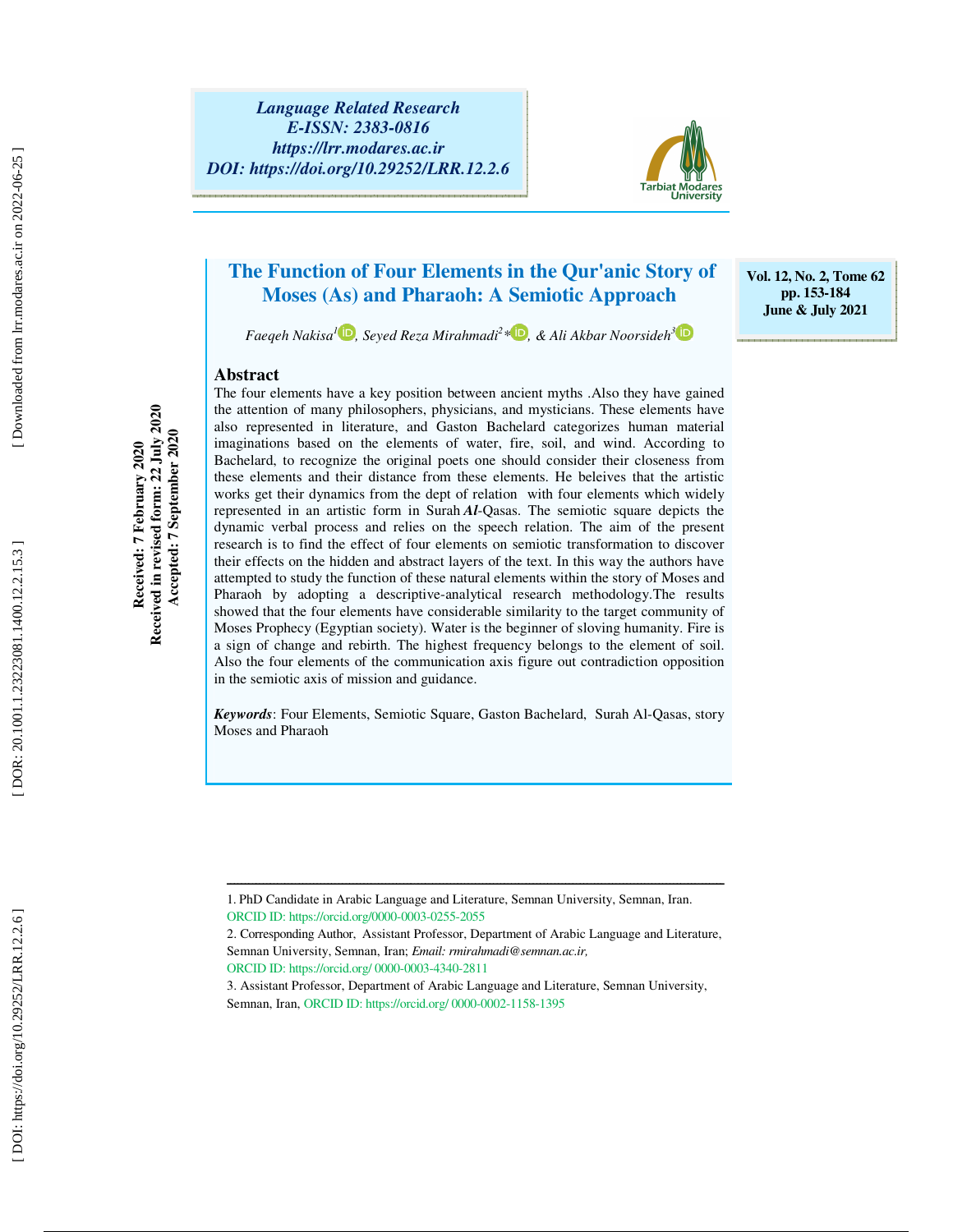### **1. Introduction**

 Greimas' semiotic model, an analytical tool utilized in the field of linguistic research, is based on binary contrasts or semantic categories. Greimas places the abstract meanings of the text in a double opposing structure and depicts the dynamics of the meanings of the stories using the semiotic square. In this structure, binary pairs, one with a positive value and the other with a negative one, shapes a conceptual network, which determines the relationship between the implicit layers of the text and the underlying syntax of the narrative. The semiotic square is one of the dimensions of semiotics that illustrates the process of mobility and dynamics of speech, acting as the building block of the discourse system.

The semiotic structure of discourse consists of both formal and implicit meanings. Since the four elements are reliant on material imagination, and according to Bachelard theory, these elements also express implicit concepts and create double opposing images, the opposition of the natural elements in the story of Moses and Pharaoh can be analyzed based on the contradiction of semiotic square categories alongside Bachelard literary theory concerning the four elements. Bachelard analyzes literary images in accordance with the four elements of water, fire, earth and wind. To him, the literary image needs the representation of these elements for its development.

### **2. Questions and Hypotheses**

 The primary question raised in the present study is "What is the role and function of opposing categories in deepening the story of Prophet Moses (pbuh) and Pharaoh?" The second question is "What is the message conveyed by four elements in the trajectory of the protagonist and antagonist? The third question is concerned with the effectiveness of the four elements, and their effect on the progress of the semiotic evolution of the story.

**154**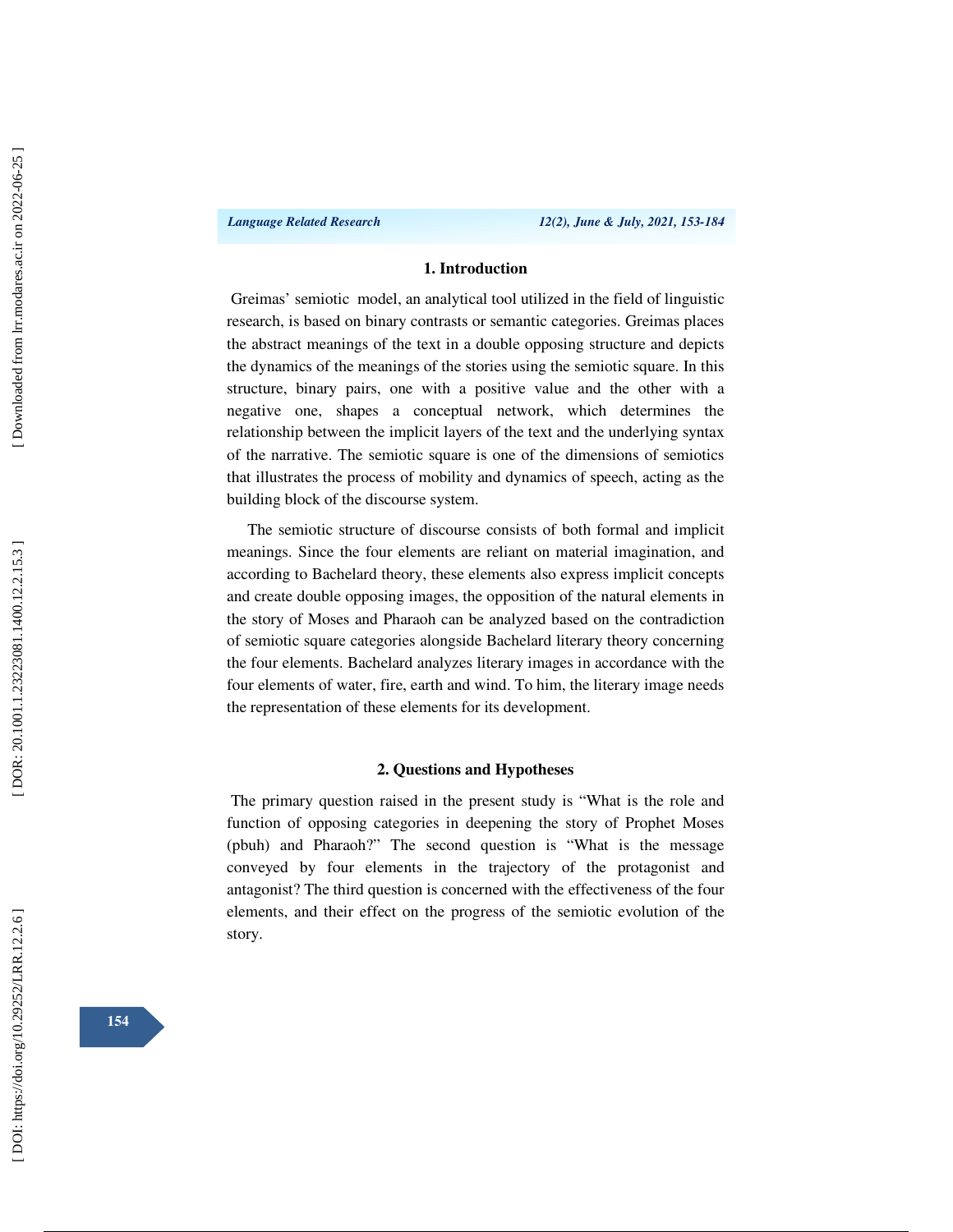The assumption is that these elements are affirmative concepts in the protagonist axis and privative concepts in the antagonist axis. As regards the other two questions, the authors assume that the four natural elements have influenced the semiotic evolution of the story and deepen the implicit meanings.

#### **3. Research method**

The authors have used both theories of semiotic square and Bachelard theory of imagination criticism to study the semiotics of four elements in the story of Prophet Moses (pbuh) and Pharaoh in Surah Qasas. Thus, an integrated approach has been adopted in this paper. The authors first explain and analyze the four elements of water, wind, earth and fire based on Bachelard theory of imagination critique using a descriptive analytical method. Then, using the semiotic square, these elements are investigated in the form of opposing categories. By doing so, the authors analyze the opposition of these elements as well as the trajectory of the protagonist (Prophet Moses (pbuh)) and antagonist's (Pharaoh) actions in four affirmative and privative situations and their relationships.

#### **4.Innovation**

Despite the wealth of scholarly attention on semiotic theories, the semiotic square has been rarely applied to the analysis of Quranic stories. In this regard, the necessity and importance of the present research is not only limited to the analysis and application of this method to the analysis of Qur'anic stories, but also to the integration of this linguistic approach with Bachelard literary criticism, which is a new approach in the realm of literary and Qur'anic research.

**155**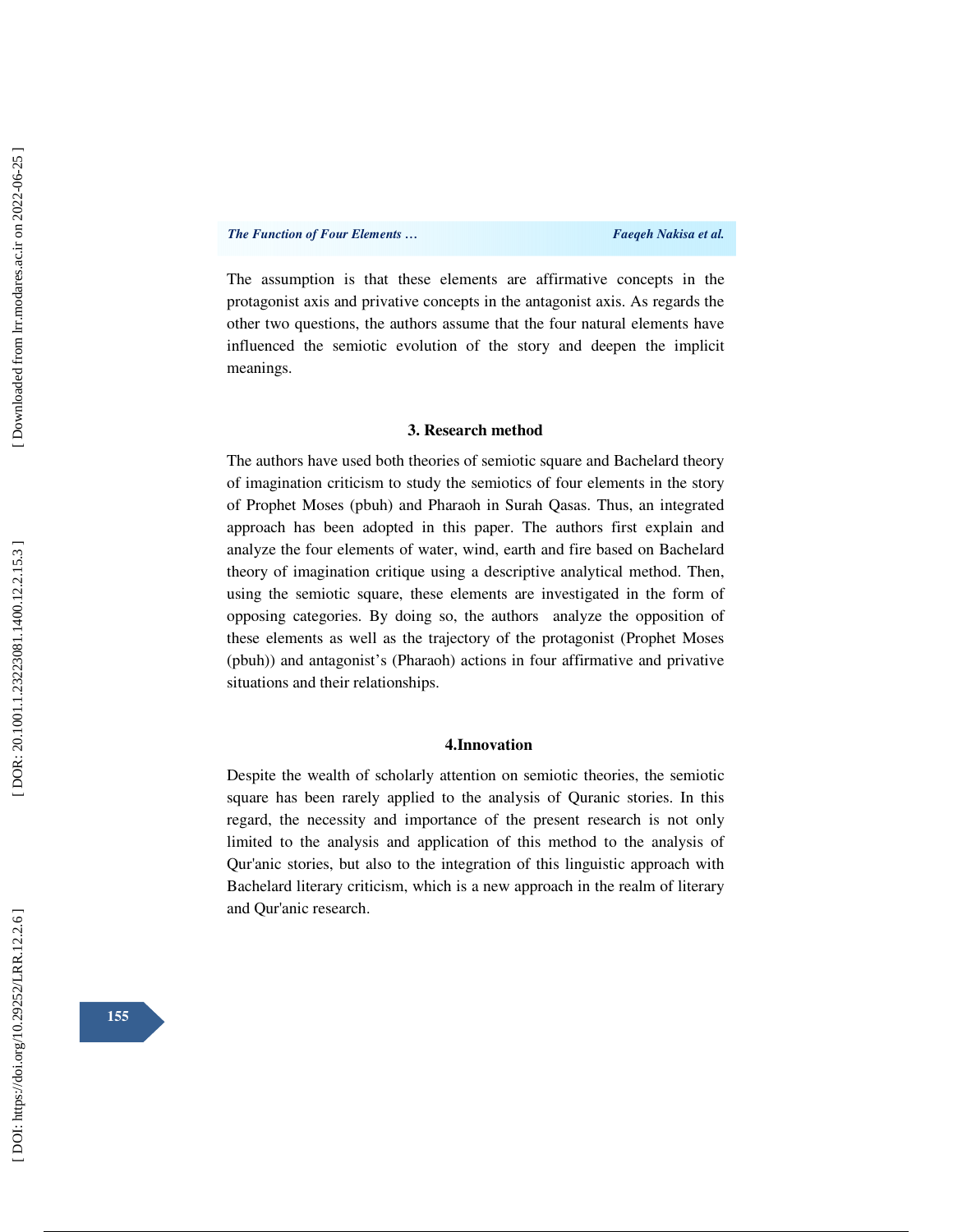*Language Related Research 12(2), June & July, 2021, 153-184*

### **5. Results**

Using the semiotic square and the four elements of Bachelard in the analysis of the story of Moses (pbuh), the authors found that these elements have contributed to advance the conjunctive and disjunctive discoursive processes of the story. In such a way, their formal meanings have deepened the implicit meanings in the story. As a result, the semiotic evolution has been successfully conveyed to the reader. The results also revealed that the four elements correspond to the community of Prophet Moses (pbuh) (Egyptian society). Water marks the beginning of human salvation. Fire symbolizes change and rebirth. Earth element is used more frequently in a prominent manner. Also, in the semantic axis of mission and guidance, the four elements of the communication axis create a contradictory opposition.

In the end, it should be argued that a certain linguistic acumen has been exercised in the selection of Quranic words by the narrator, which inspires tangible images for the reader. The immersion of Pharaoh and his companions in the sea is a familiar image for the Egyptian readers, for they believe that water embodies the annihilation of this world. Therefore, the richness of words in the story of Moses and the juxtaposition of linguistic combinations in producing thrilling and conceptual images should not be overlooked. Though an element of liberation, water may also indicate the end of life. In fact, the contradiction in nature has highlighted the beauty of the syntax and discourse of the story of Prophet Moses (pbuh), because beauty emerges from the juxtaposition of the opposites.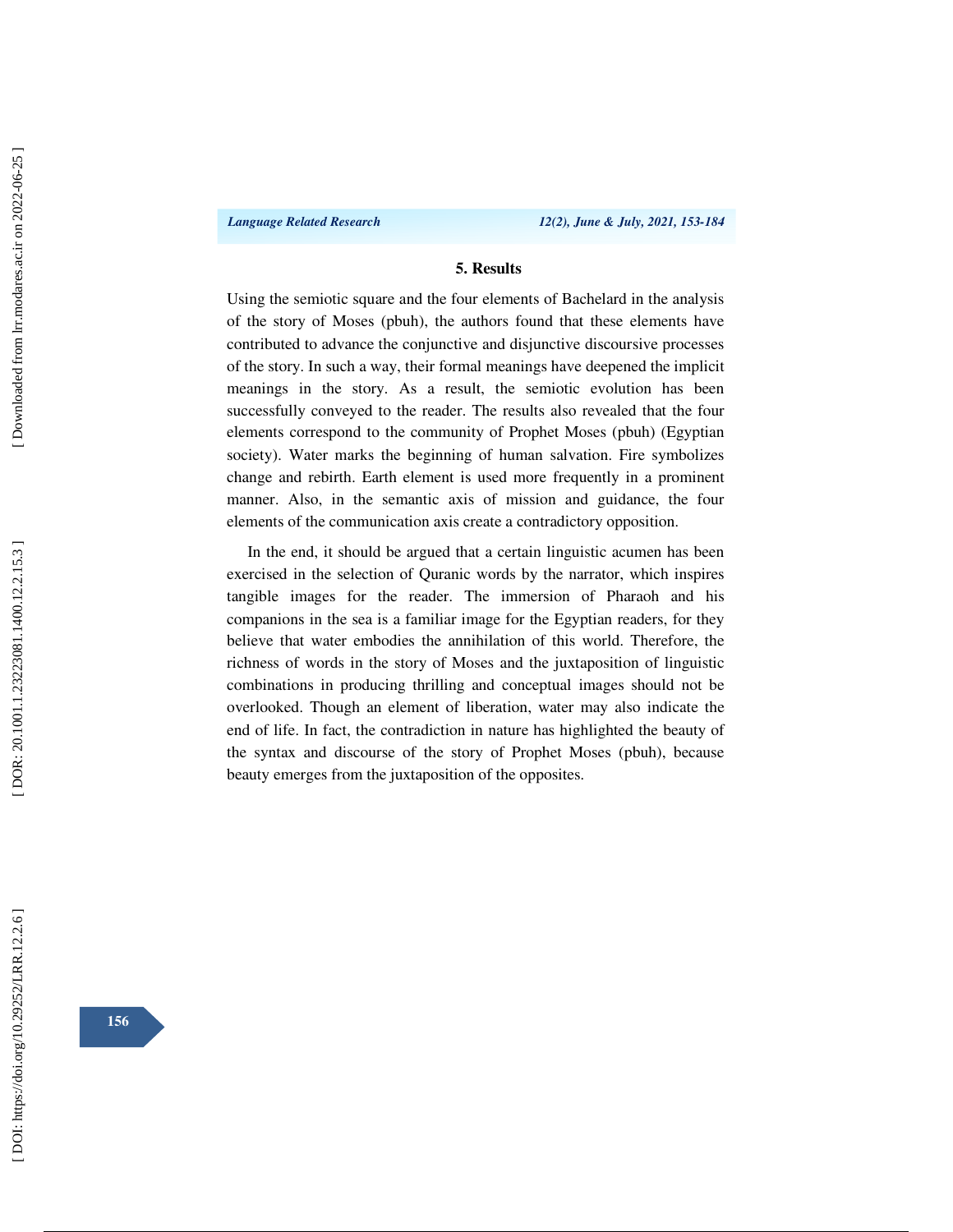

# خوانش معناشناسانهٔ كاركرد عناصر چهارگانهٔ داستان قرآني موسى<sup>(ع)</sup> و فرعون

# فائقه نكيسا $'$ ، سيدرضا ميراحمدى $^{\ast}$ ، علىاكبر نورسيده $^{\ast}$

. دانشجوي دكتري زبان و ادبيات عربي، دانشگاه سمنان، سمنان، ايران. 1 . استاديار گروه زبان و ادبيات عربي، دانشگاه سمنان، سمنان، ايران. 2 . استاديار گروه زبان و ادبيات عربي، دانشگاه سمنان، سمنان، ايران. 3

دريافت:١٣٩٨/ ١٢٩٨/ ١٢٩٨

### چكيد ه

عناصر چهارگانه در ميان اساطير و باورهاي كهن بشر جايگاهي ويژه داشته و آراي فيلسوفان، طبيبان و عارفان زيادي را بهخود اختصاص داده است. در ادبيات نيز اين عناصر آشكار بوده است. باشلار تخيلات مادي بشر را براساس عناصر آب، آتش، خاك و باد طبقهبندي ميكند و معتقد است براي بازشناسي شاعران اصيل، بايد به ميزان نزديكي و دوري آنها از اين عناصر توجه كرد. از نظر او اثر هنري پويايي خود را از عمق ارتباط با عناصر چهارگانه ميگيرد كه اين عناصر بهشكل گسترده و هنري در سورة قصص آشكار است.

مربع معنايي با فشرده كردن فرايند كلامي، نقطة مركزي و قلب گفتمان را نشانه ميرود. فرايند پوياي كلام را به تصوير ميكشد و بر ارتباط مقولهاي استوار است. هدف اين مقاله يافتن تأثير عناصر چهارگانه بر فرايند تحول معنايي است تا اثر آنها را در لاية انتزاعي و پنهان متن كشف كند. بدين ترتيب، نگارندگان در اين پژوهش كوشيدهاند با استفاده از رويكرد مربع ـ معناشناسي گرمس و نظرات باشلار كاركرد اين عناصر طبيعي را در سورهٔ قصص با محوريت داستان حضرت موسى<sup>(ع)</sup> و فرعون بررسي كنند و تضادهاي موجود در محور حركتي دو كنشگر اصلي داستان را براساس مربع ـ معناشناسي گرمس تحليل كنند.

 $^{(t)}$ نتايج مقاله نشان مىدهد، عناصر چهارگانه، همگونى زيادى با جامعهٔ هدف نبوت حضرت موسى (جامعة مصر) دارند. آب، آغازگر نجاتبخشي بشر است. آتش، نشانة تغيير و تولدي دوباره است. بسامد عنصر خاك پررنگتر از بقية عناصر است. هممچنين، در محور معنايي رسالت و هدايت، عناصر چهارگانه محور ارتباطي تقابل تناقضي را شكل ميدهند.

ــــــــــــــــــــــــــــــــــــــــــــــــــــــــــــــــــــــــــــــــــــــــــــــــــــــــــــــــــــــــــــــــــــــــــ

E-mail: rmirahmadi@semnan.ac.ir :مقاله مسئول نويسندة\*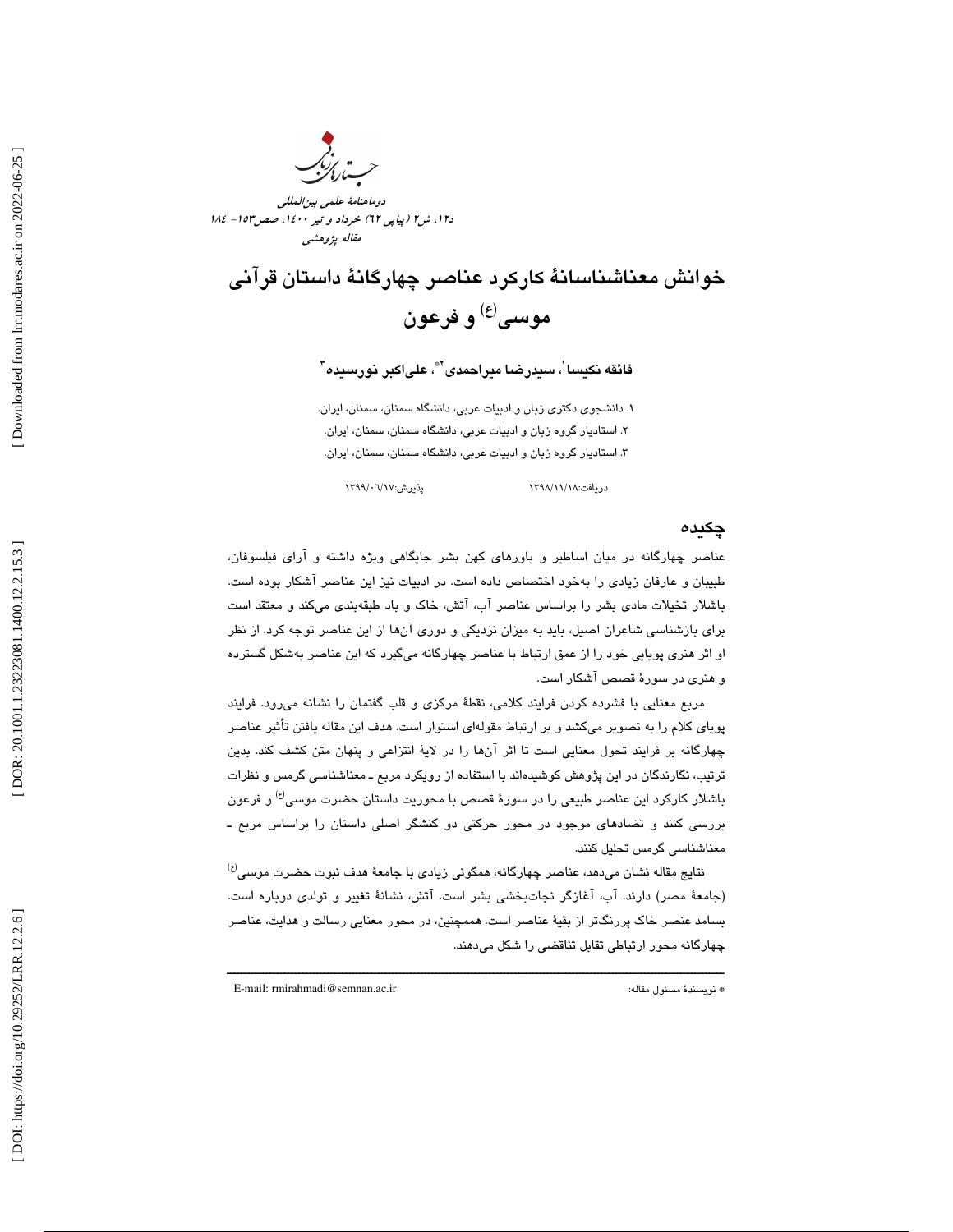خ*وانش معناشناسانهٔ کارکرد...*<br>محمد است است این معامل

ف<mark>ك</mark>ه فائقه نكيس*ا و همكاران*<br>گ**ەدئ** تر

واژههاي كليدي: عناصر چهارگانه، مربع ـ معناشناسي، گاستون باشلار، سورة قصص، داستان موسى<sup>(ع)</sup> و فرعون.

### . 1 مقدمه

الگوي نشانه ـ معناشناسي گرمس بهمنزلة ابزاري تحليلي در زمينـ ة پـژوهش هـاي زبـاني ، بـر مبناي تقابلهاي دوتايي يا مقولـه هـاي معنـايي اسـتوار اسـت. او معـاني انتزاعـي مـتن را در سـاختار تقـابلي دوگانـه قـرار داده اسـت و پويـايي معـاني داسـتانهـا را در قالـب مربـع ـ معناشناسي 1 به تصوير ميكشد. در اين ساختار، زوجهاي متقابل ، كه يكي بار ارزشي مثبت و ديگري بار معنايي منفي دارد، يک شبکهٔ مفهومي پديد ميآورنـد و بـهدنبـال آن ارتبـاط ميـان لايههای ضمنی متن و دستور زیربنایی روایت<sup>7</sup>، تبیین میشـود. مربـع معنـایی یکـی از ابعــاد نشانه ـ معناشناسي است كه فرايند حركت و پويـاي كـلام را بـه تصـوير مـي كشـد و موتـور سازندة نظام گفتماني است .

ساختار معناشناختي گفتمان از دو معناي صوري و ضمني تشكيل ميشـود. از آنجـا كـه ا عناصر چهارگانه به تخيل مادي وابسته ند و بنا بـر نظريـة باشـلار نيـز ايـن عناصـر بيـانگر مفاهيم ضمني هستند و تصاوير دوگانه و مبتني بر تضـاد مـي آفريننـد ، پـس مـي تـوان تقابـل عناصر طبيعي داستان موسي و فرعون را با استفاده از تضاد مقولههاي مربع ـ معناشناسـي در كنار نظرية ادبي باشلار درخصوص عناصر چهارگانه تحليـل كـرد. باشـلار بـا توجـه بـه عناصر چهارگانهٔ آب، آتش، خاک و باد به تحلیل تصاویر ادبی میپردازد. به عقیدهٔ او تصویر ادبي براي رويش به بنماية اين عناصر نيازمند است.

پژوهش حاضر پس از بيان تقابل معنايي دلالتهاي عناصر چهارگانـه در محـور حركتـي موسى<sup>(ع)</sup> و فرعون، تقابلهاى ثانويه و فرعى را براساس مربع ــ معناشناسى تحليل مـيكنـد و در پي آن است تا تبيين كند چگونه مؤلفههاي مربع ـ معناشناسـي، فراينـد پويـاي كـلام را بـه تصوير ميكشد و در ژرفساخت داستان، ايفاي نقش ميكند. اين مقاله سعي دارد با پاسخ به اين پرسشها، به هدفي كه آورده ميشود دست يابد.

١. عناصر چهارگانه در محور حركت كنشگر قهرمان و ضد كنشگر چـه پيـامي دارد؟ و ٢.

DOI: https://doi.org/10.29252/LRR.12.2.6

151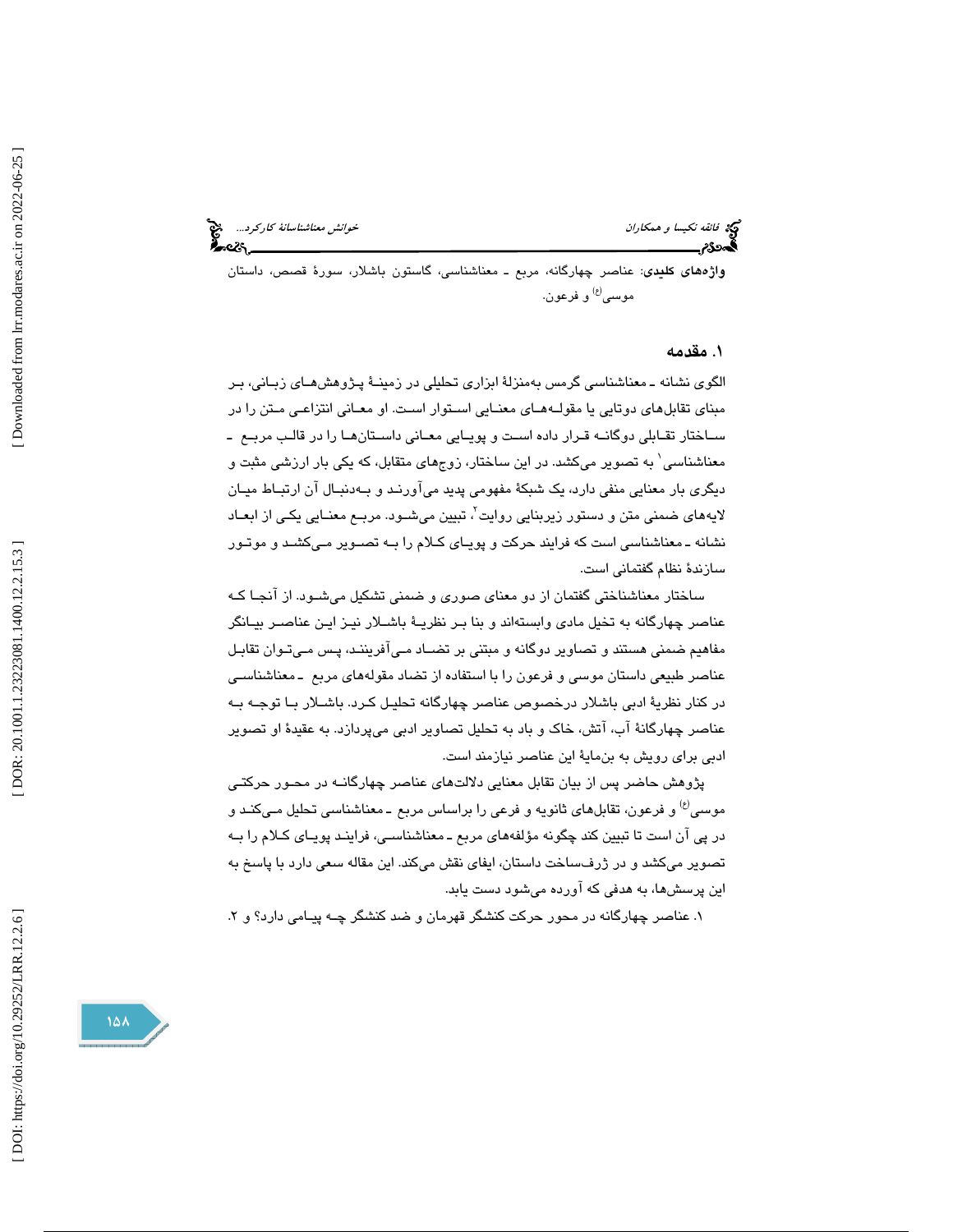جستارهاي زباني دور 1400 (بياپي 17)، خرداد و تير ١٤٠٠ ك

ميزان اثرگذاري عناصر چهارگانه در پيشبرد سير تحول معنايي داستان به چه صورت است؟ فرض برآن است كه اين عناصر در محور كنشگر قهرمان، مفـاهيم ايجـابي و در محـور ضـد كنشگر مفاهيم سلبي دارد. اين عناصر در سير تحـول معنـايي داسـتان و تعميـق مـدلول هـاي ضمني اثرگذار بـوده اسـت. ايـن فـرض را بـا روش تحليلـي توصـيفي و بـا رويكـرد مربـع ـ معناشناسي گرمس و نظرات باشلار در داستان موسي و فرعون بررسي ميكنيم.

٢. پيشينهٔ پژوهش

در زمينهٔ عناصر چهارگانه و آراي گرمس نشانه ـ معناشناس فرانسوي، پژوهشهـاي زيـادي صورت گرفته است. تأليفات و مقالههاي شعيري بهمنزلهٔ مرجعي براي پژوهشگران اين حوزه ست. از ميان مقالههاي زيادي كه در اين زمينه انجام شـده اسـت مـي تـوان بـه مـوارد ي كـه ا آورده ميشود اشاره كرد :

در مقالهٔ «تحليل شعر ققنوس نيما يوشيج با نگرشـي بــه انديشــههــاي گاســتون باشــلار» 1391)، جواري و همكاران، عنصر آتش نهفته در تصوير ققنوس را بررسي ميكنند. )

نیکدار در مقالهٔ «کارکرد*ه*ای هنری عناصر چهارگانه در قصاید خاقانی» (۱۳۹۰)، فراوانـی و چگونگي بهكارگيري عناصر را بهمنزلة مفهوم و مضمون شعري بررسي ميكند.

در مقالهٔ «پديدارشناسي تصوير آتش در اشعار اخوان ثالـث، بـا تكيـه بـر آراي گاسـتون » (1397)، ايرانزاده و عرش اكمل تـوأم بـودن آتـش نيـك و شـر را در شـعر اخـوان، باشلار بازنمايي اميد و نااميدي ميدانند.

عباسـي و يارمنـد در مقالــهٔ «عبـور از مربــع معنــايي بــه مربــع تنشــي: بررســي نشــانه ــ معناشناختي ماهي سياه كوچولو» (1390 )، پس از بررسي ويژگي روايي داستان مـاهي سـياه كوچولو، مشخص ميكنند چگونه روايت از خود عبور ميكند تـا تكثـر روايـي ايجـاد كنـد. در مقالهٔ «كاركرد روايـي (مربـع معنــايي) در تابلوهــاي نمــاز، مجنــون، ميثــاق خــون و حضــرت علياكبر اثر خشايار قاضيزاده» (1394)، عباسي در پي چگونگي ظاهر شـدن معنـا بـه كمـك مربع معنايي در اين تابلوهاست.

ثواب و محمودي در مقالهٔ «عبور از مربع معنايي گريماس و صـعود بـا نردبـان معنـايي» (١٣٩٤)، اثبات ميكنند فرايند نردبان معنايي نمودار سيال بودن معاني روايت است و مربعهـا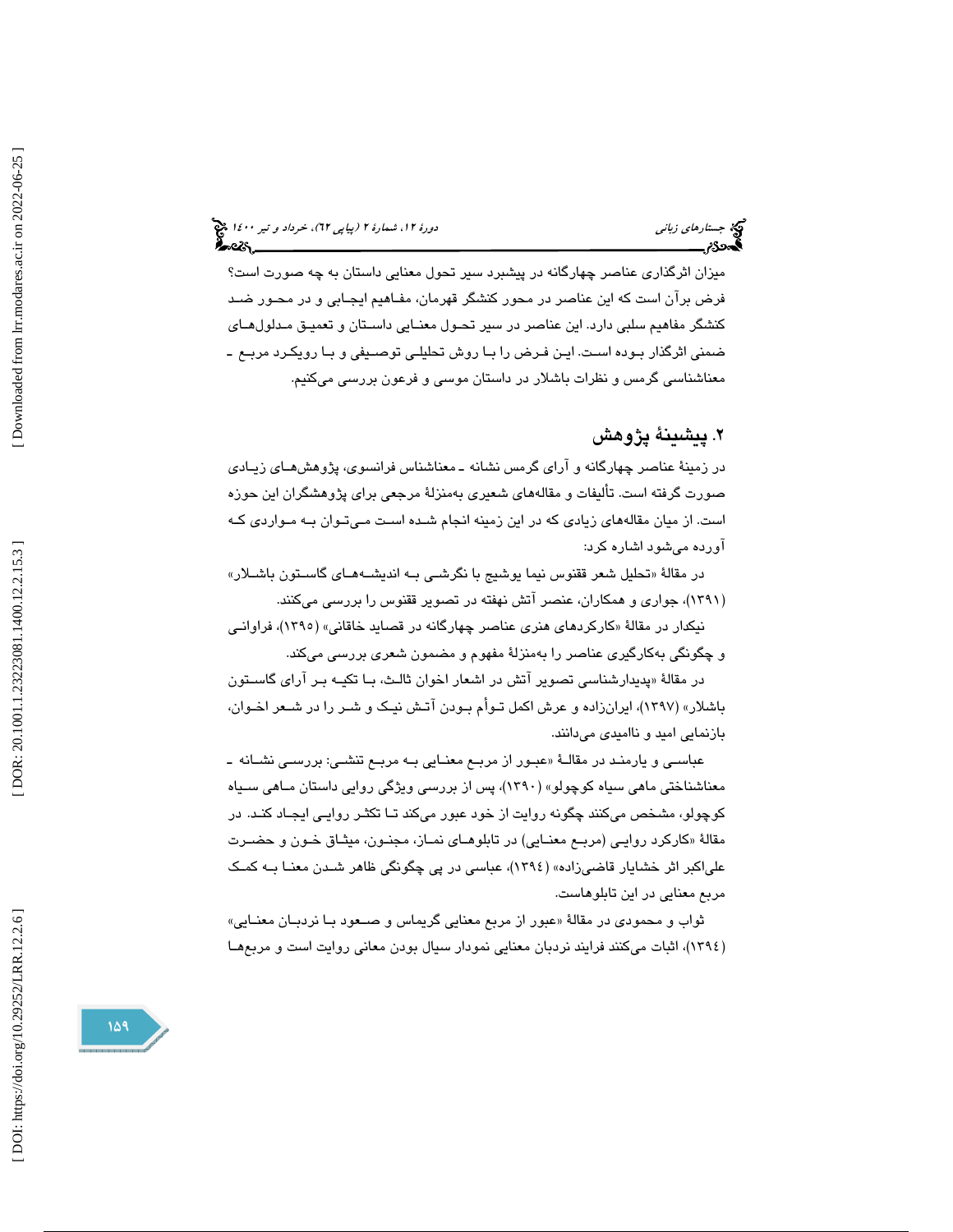خ*وانش معناشناسانهٔ کارکرد...*<br>مستقل میتوان<br>اینچارکار

فيخ<br>في *فائقه نكيسا و همكاران*<br>گ**ەدئ؟خو**انشناسانسان

كاربردي ثابت و منجمد ندارند.

الگونه در مقالهٔ «توان تحليلي مربع ـ نشانهشناختي در خوانش شعر» (١٣٩٥) به اين نتيجه ميرسد كه به كمك الگوي مربع ـ نشانه شناختي ميتوان سازمان دروني شعر را تحليل كـرد. افتخار و همکارانش در مقالهٔ «تحلیل زبان تجری*دی ر*وزبهان با الگوی مربع ـ نشــانهشناســي» (١٣٩٨)، میکوشند با توجه به تبيين خصايص زبان تجريدی روزبهان، به بستری بـرای فهـم تجربه او دست يابند.

اناري و شيخحسيني در مقالهٔ «متناسبسازي نظريهٔ مربع ــ معناشناسي در قـرآن كـريم» (١٣٩٤)، رابطهٔ تضاد، تقابل و تناقض بين ايات را بيان ميكنند و معتقدند اين اصـطلاحات كـه در متن كهن مسلمانان وجود داشته است، اساس نظريه را تشكيل ميدهند.

طاهري نيا و قمري در مقالهٔ «نشانهشناسـي واژهٔ نــار (آتـش) در قـرآن» (١٣٩٦)، بــه ايـن نتيجه میرسند که اتش سختترين عذاب خداوند است که گاهی جسم انسان و گاه درونش را ميسوزاند.

اکبریزاده و محصص در مقالهٔ «نشانه ـ معناشناسی گفتمـان تبلیغـی موســی<sup>(ع)</sup>» (۱۳۹٦)، ضمن بررسی نظام گفتمانی سورهٔ شعراء، نشان دادهاند گفتمـان هوشـمند چگونـه بـه میـدان عمليات گفتمان تبديل ميشود تا گونههاي نو در آن توليد شوند.

داودی،قدم و همکــاران در مقالــهٔ «نقــش پادگفتمــان@ــا در تـحليــل گفتمــاني ســورهٔ کهـف (واكاوي داستانهاي ياران غار و خضـر و موسـي) » (1396)، نشـان مـي دهنـد پادگفتمـان هـا مخاطبان را ياري ميكنند كه بسياري از مفاهيم ارزشي منظومة گفتماني را بيشتر دريابند.

 $^{(t)}$ نصيرى و اميرى در مقالهٔ «تحليل نشانه ــ شناختى الگوى تنش در داستان بعثت موســى در سورهٔ طه» (۱۳۹۷)، ویژگی،های گفتهپردازی آیات بعثت حضرت موسی<sup>(ع)</sup> در سـورهٔ طاهــا را با رويكرد تنشي، تحليل ميكنند.

در مقالهٔ «تحلیل روایت موسی و سامری برپایــهٔ نشــانه ــ معناشناســی گفتمــانی» (۱۳۹۸)، فلاح و شفيعپور نشان مي $\iota$ هند كه هستهٔ مركزي اين روايت مبتني بر نظام كنشـي و شوشـي بهدنبال اثبات گفتمان هدايت و نفي بتپرستي است.

بـا وجـود توجـه محققـان بـه حـوزة نظريـه هـاي معناشناسـانه، كـاربرد نظريـة مربـع ـ معناشناسي در متن داستانهاي قرآني بسيار اندك است. از اين رو، ضرورت و اهميت تحقيق

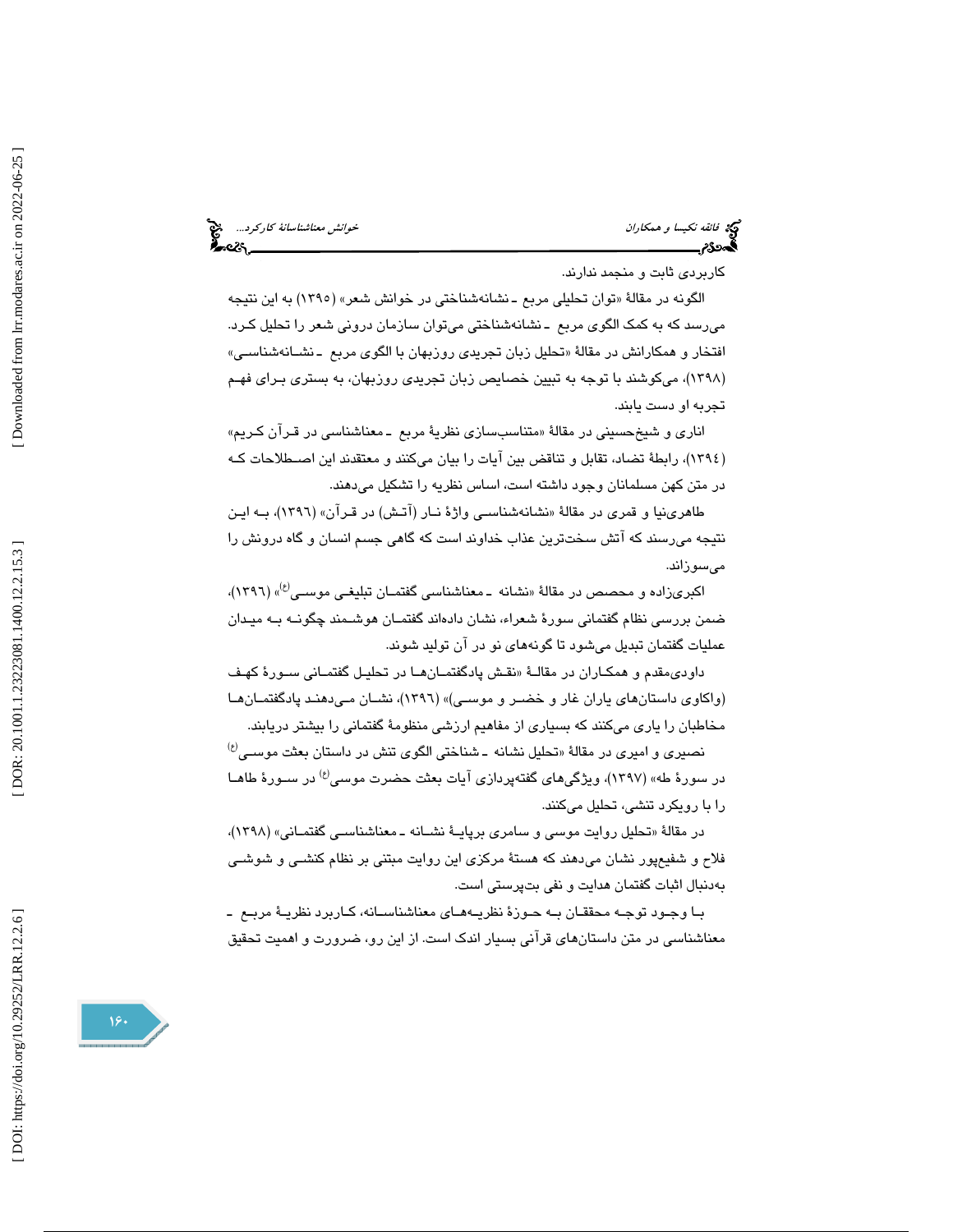حاضر نه تنها در بررسي و بهكار گيري اين شيوه در تحليل داستانهـاي قرآنـي مهـم اسـت، بلكه بهدليل تلفيق اين رويكرد زبانشناختي با نظرية ادبي فلسفي باشلار نيز مهم است.

# . مباني نظري و اصطلاحات كليدي 3

گاستون باشلار (1884 ـ 1962) ازجمله فيلسوفاني است كه با نگرشي معرفتشناختي و پديدارشناسانه به نقد متون ادبي پرداخت. او معتقد بود عناصر اندكي به خيالپردازيهاي انسان بال و پر ميدهند و بر آن بود هر اثر هنري و شاعرانه، لزوماً تحت تأثير يكي از عناصر چهارگانة آب، باد، خاك و آتش است (3 .p 1999, ,bachelard (. باشلار برمبناي و همين ذهنيت، به جست جوي مضامين اصلي ادبيات و باز كردن پيوند استوار آنها با ناخوداگاه جمعي پرداخت. بدين ترتيب كه چون براي تصاوير ادبي نظامي خاص مرتبط با عناصر چهارگانه در نظر گرفته بود، برخی از آنها را تصاویر پایه یا اصلی<sup>۲</sup> نامید، زیرا تخيل زندگي را بدون آنها امكانپذير نميدانست. به عبارت ديگر، اين تصاوير اصلي هستند به اين دليل كه:

وابسته و پيوسته به مواد اصلي و حركات اساسي بالا رفتن و پايين آمدن هستند و عناصر چهارگانة هوا، خاك و آب و آتش از آغاز تاكنون هميشه نمودار ارزشهاي حياتي بودهاند. از اين رو، انواع تخيل درنهايت، قابل تأويل و وابسته به چهار عنصر هستند (باشلار، ١٣٦٦، ص. 16.(

او در مقدمة كتاب آب و رؤياها به مطالعهاي در باب تخيل ماده بعد از نقلقول از نویسندهای باستانی به اسم لسیوس ٔ، نتیجه میگیرد همچنان که در فلسفه و طب باستان مزاج انسانها براساس عناصر چهارگانه دستهبندي ميشده است، ميتوان تصاوير و تخيل افراد صفراوي، سودايي، بلغمي و دموي را نيز مرتبط با آتش، خاك، آب و باد در نظر گرفت (4 .p 1999, ,Bachelard(. با اين توضيحات هر كدام از اين عناصر چهارگانه، كه در طبيعت نمايندة فعاليتهاي گوناگون مادي هستند، ميتوانند مرتبط با تصاوير عاطفي متعددي در تخيل بشر باشند. براي مثال، آب جاري ميتواند عنصري زنانه تلقي شود يا آب راكد مفهوم خواب را القا كند ( باشلار، ،1366 ص. 33). آتش شور و اشتياق، عشق و خشم و مانند

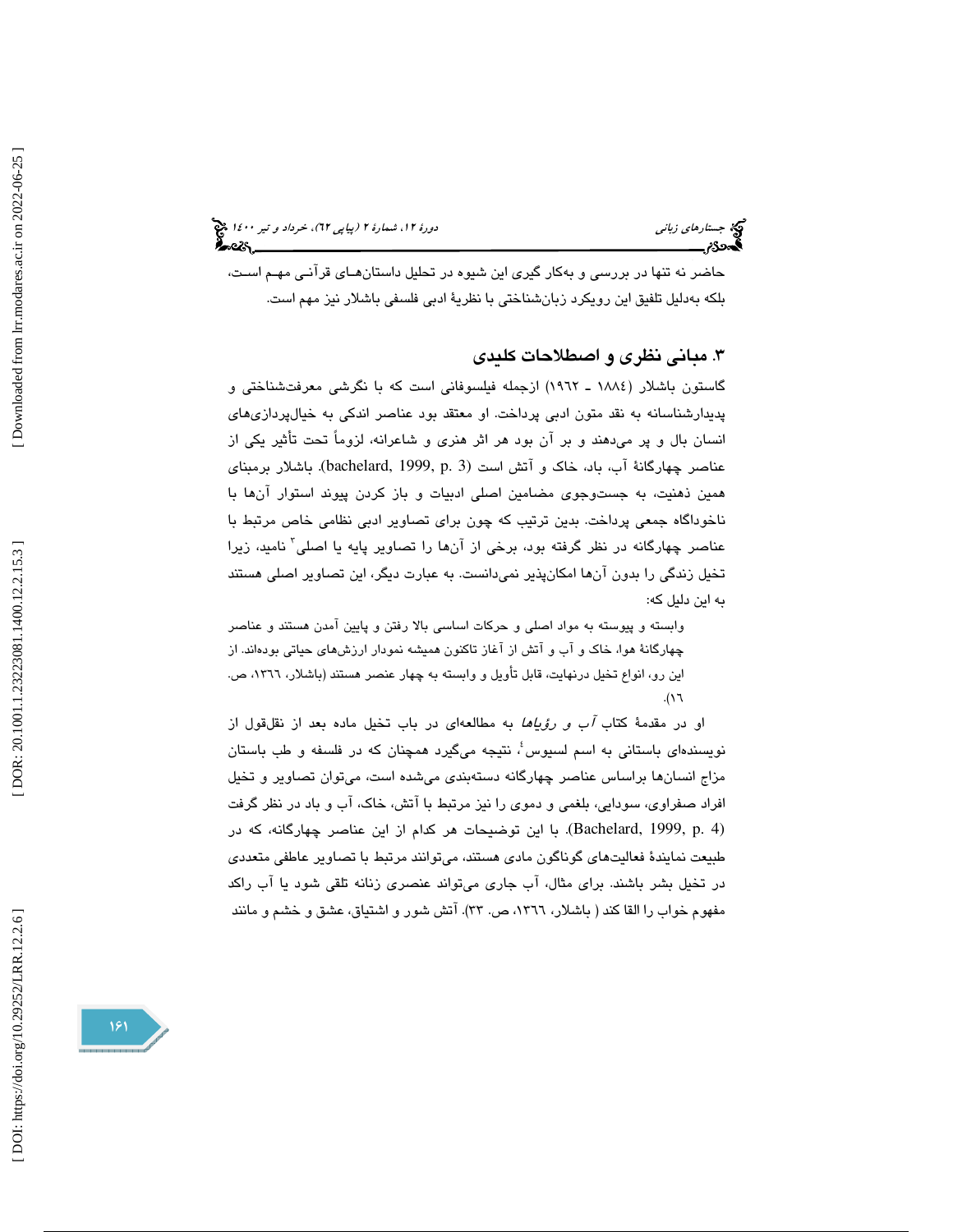ها اين را تداعي ميكند (همان، ص. 231). تصاوير مرتبط با پرواز سبكي و بهطور كلي جنبش و پويايي مرتبط با عناصر هوا هستند، زيرا پويايي تصوير مادي، بهخصوص در تخيل هوا جلوهگر است. عنصر خاك نيز از آنجا كه جايگاه رويش گياهان است، آغازگر حيات جسماني دانسته مي شود و مادرانگي، جاذبه و سكون را نمايندگي مي كند (همان، نقل به اختصار، صص. ٣١ ـ ٣٤).

از سوي ديگر، باشلار براي هر تصوير ادبي دو صورت ظاهري و معنايي درنظر ميگيرد؛ بعد ظاهري يا بيروني نمايانگر عالم واقع و خارج است و بعد دروني و معنايي آن نشاندهندة ضمير باطن انساني و ادراك وي. او شاعر يا هنرمند را تركيبي از خرد و تخيل، فكر يا عاطفه و تأمل و بيان تعريف ميكند (Bachelard, 1971, p. 27).

اين نظر باشلار را ميتوان بهگونهاي ديگر در نظام معناشناسي گفتمان نيز دنبال كرد. چنانكه مىدانيم هر گفتمانى دو ساختاردارد: يكى«ساختار روايتى» كه چون با تغيير و گذر از مرحلهاي به مرحلهٔ ديگر همراه است، فرايند پوياي كلام خوانده مي شود و ديگري ساختار معناشناختی ؓ. در این ساختار، گفتمان از دو معنای صوری<sup>٬</sup> و ضمنی<sup>٬</sup> تشکیل میشود. مبنای صوري بيشتر با مسائل دريافتي يا حسي ـ ا ادراكي مرتبط ند، در حالي كه معناي ضمني مسائل ذهني و مفاهيم را دربر ميگيرد (شعيري، ،1381 صص. 132 ـ 133). در نظرية گرمس نيز كلام داراى دو بُعد روبنايي و زيربنايي است و معنا براى اينكه در روساخت^ظاهر شود ناگريز مسيري را از ژرف ساخت <sup>۱</sup>به روساخت طي ميكند (شعيري، ١٣٩٥، ص. ٥؛ معين، ،1385 ص. 95). او براي نشان دادن سير شك لگيري معنا، مربع ـ معناشناسي را كه بازنمود ديداري از مقولهٔ معناشناختي است، بهكار ميبرد. اين مربع فرايند حركت و پوياي كلام را به تصوير ميكشد. با ساده ساختن ساختار روبنايي كلام، نقطهٔ مركزي گفتمان را نشانه ميرود و موتور سازندة نظام گفتماني است (شعيري، ،1381 صص. ـ 7 126؛ عباسي، ،1389 ص. 72.(

در معناشناسي دو واژه كه با يكديگر در تضاد باشند مقوله خوانده ميشوند. بنابراين، نخستين گام در شكلگيري مربع ـ معناشناسي داشتن دو متضاد است. به نظر گرمس، در صورتي ميتوان دو واژه را متضاد پنداشت كه حضور يكي، عدم حضور ديگري را در پي

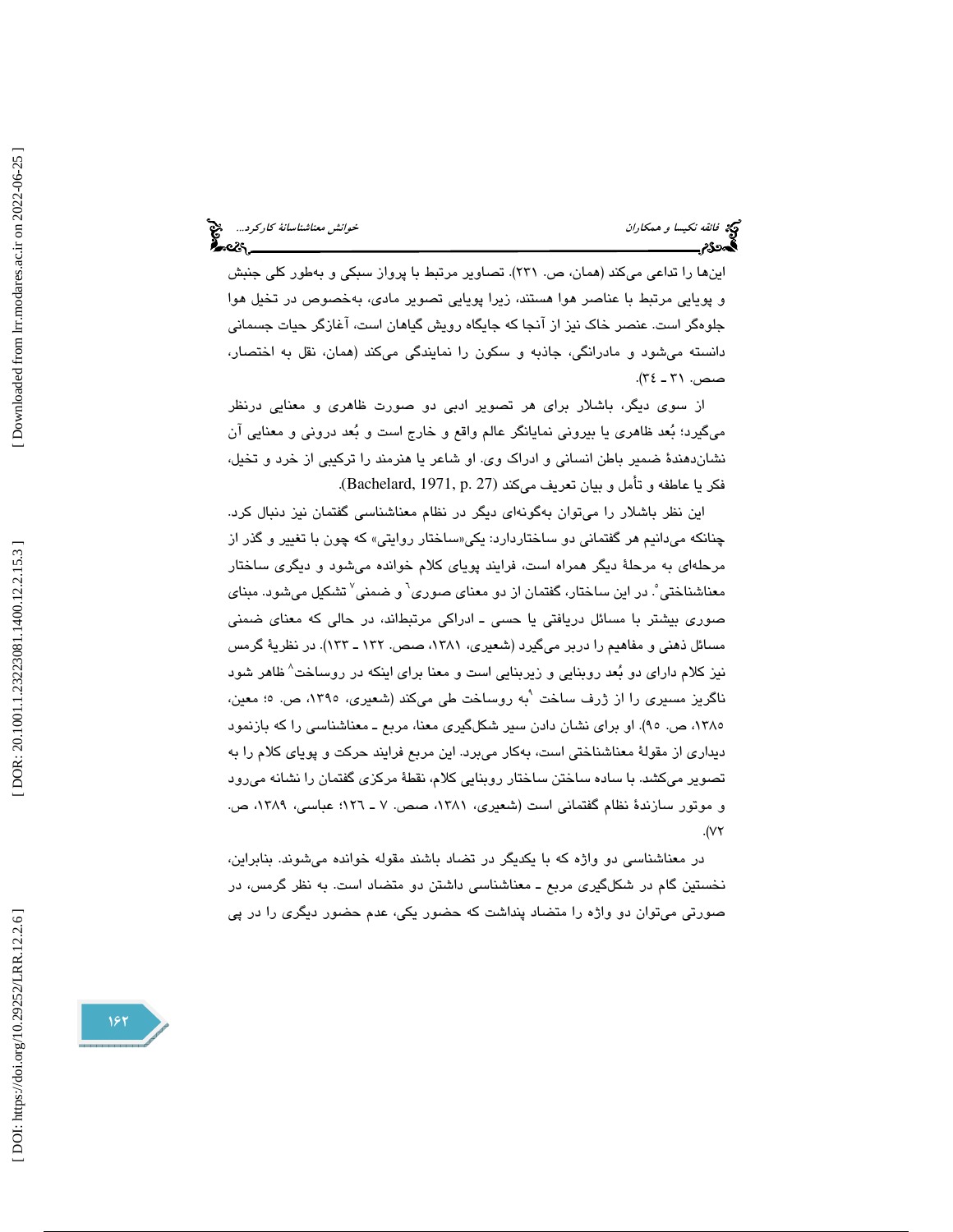جستارهاي زباني دور 1400 (بياپي 17)، خرداد و تير ١٤٠٠ ك

داشته باشد (شعيري، ،1381 ص. 127). اصطلاح تقابل معنايي، به هنگام بحث دربارة مفاهيم متقابل يا در اصطلاح سنتي معاني متضاد واژهها بهكار ميرود. مربع ـ معناشناسي از چهار قطب (واژه) تشكيل شده است كه ميتوان آنها را به چهار موقعيت بر روي مربع تشبيه كرد (شكل )1.



شكل 1: ساختار مربع ـ نشانهشناسي (با مختصري تغيير برگرفته از الگونه، ،1395 ص. )27 **Figure 1:** Semiotic square structure (with slight modification adapted from Alguneh, 2016, p. 27)

مؤلفهٔ «ايجاب» و «سلب» نشاندهندهٔ حضور و دو مؤلفهٔ «نه ـ ايجاب» و «نه ـ سلب» بيانگر غياب هستند. بدين ترتيب، دو مؤلفة نخست، كه در قسمت بالايي مربع قرار دارند، گروه متضادها را تشكيل ميدهند و با منفي كردن هر يك از متضادها، دو مؤلفة پاييني مربع، شكل ميگيرد كه به آنها گروه نقض متضادها گفته ميشود (شعيري، ،1381 ص. 128؛ زيتوني، ،2002 ص. 148). غير از اين دو گروه، از ارتباط تكميلي ميان اين قطبها، گروه ديگري بهنام تكميلكنندهها بهوجود ميآيد. شعيري اين 3 گروه را كه حاصل ارتباط چهار قطب مربع ـ معناشناختي هستند در 3 دسته موقعيت ـ ارتباط قرار ميدهد: الف). ارتباط تقابل تضادي كه روي محور متضادها، يعني دو واژة بالايي مربع وجود دارد، ب). ارتباط تقابل تناقضي كه بين يك متضاد و نفي آن ايجاد ميشود و ج). ارتباط تقابل تكميلي كه بين نفي متضاد و واژة مثبت برقرار ميشود. براساس اين سه ارتباط سه محور متضادها، متناقضها و مكملها شكل ميگيرد (شعيري، ،1381 ص. 129). براي تبيين اين موقعيتها شعيري از دو واژة مرگ و زندگي بهمنزلة دو مقولة متضاد استفاده ميكند بدان معنا كه اعتقاد به حضور يكي منوط به نبود حضور ديگري است. حال اگر هر يك از اين مقولهها نفي شود، موقعيت يا رابطة

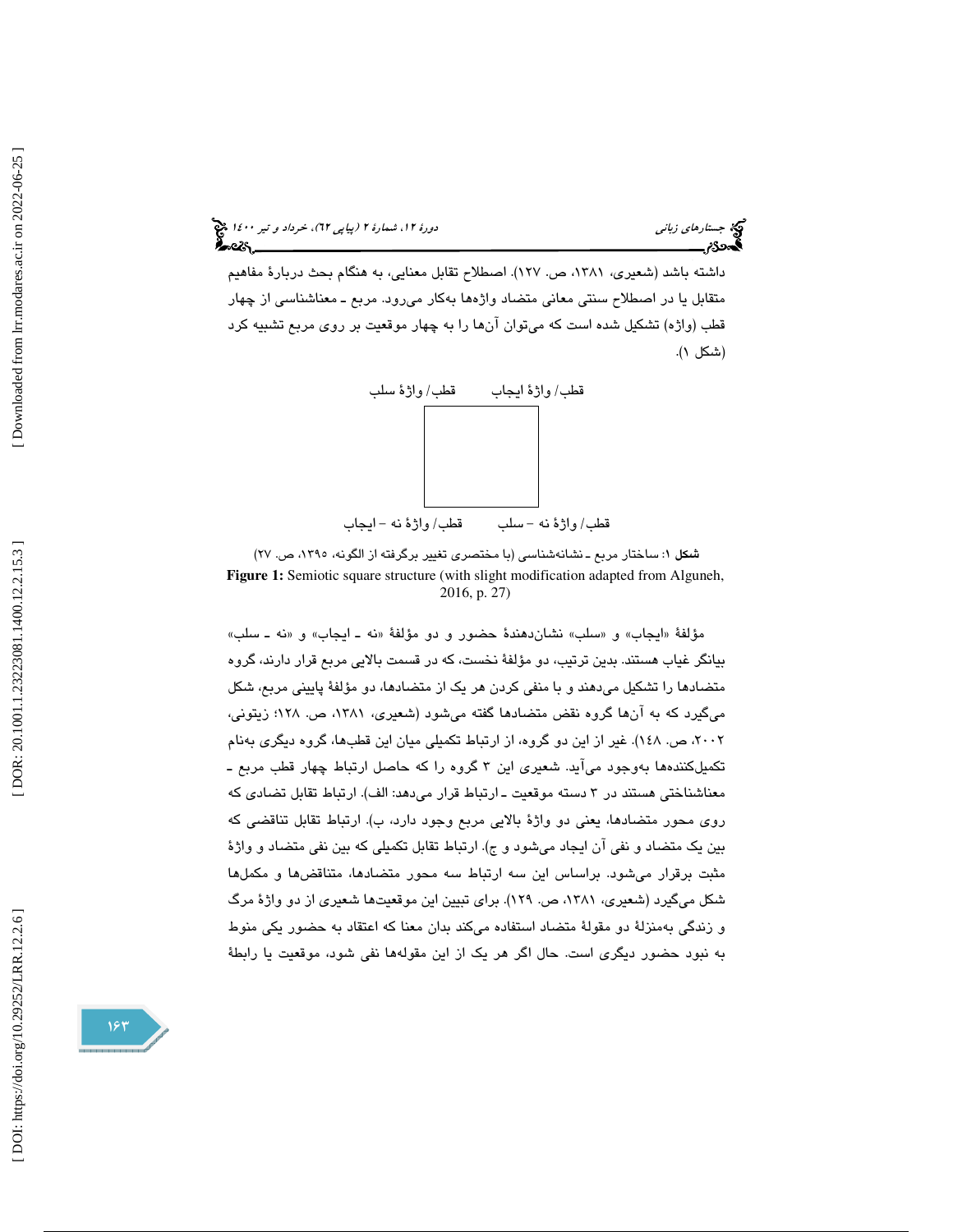تناقضي ايجاد ميشود. مانند زندگي ــ نه زندگي، مرگ ــ نه مرگ. همچنين، از آنجا كه مقولة زندگي بر وجوب مرگ نيز دلالت دارد، زيرا آنچه كه مرگ نيست، زندگي را ايجاب ميكند و برعكس، موقعيت تقابل تكميلي نيز خواهيم داشت (همان، كورتز، ٢٠٠٧، ص. ٩٣).

# ۴. تقابل عناصر چهارگانه در داستان موسی و فرعون

جامعهاي كه حضرت موسى<sup>(ع)</sup> مأموريت هدايت آن را برعهده داشت اختلاف طبقـاتي شـديدي داشت و تحت یوغ فرعون به دو دسته تقسیم میشد: قبطیان که اطرافیـان فرعـون و مســببان ظلم و جور بودند و سبطيان كه طبقهٔ ضعيف جامعه بودند و تنها حامی آنهـا موســی<sup>(ع)</sup> بـود. داستان موسى<sup>(ع)</sup> و فرعون حكايت نبرد بين ظلـم و عـدل اسـت. حـدود نيمـي از آيــات ســورهٔ قصص را داستان موسي و فرعون تشكيل ميدهد. اين آيات تقابل ارادة خدا بـا مسـتكبران را نشان ميدهد. مستضعفان را به مبارزه با استكبار تشويق ميكند و به مسلماناني كه در تنگنـا قرار داشتند، نويد پيروزي ميدهد.

در اين بخش، ضمن بيان آياتي كه عناصر چهارگانه درآنها بـه كـار رفتـه، بـا اسـتفاده از آراي باشلار ابتدا مدلولهاي (محتوا) هر يك از عناصر را بهصورت جداگانه درمورد كنشـگر و ضد كنشگرِ داستان بررسي و تقابل ميان مفاهيم را دوبـه دو در هـر يـك از عناصـر نشـان ميدهيم. سپس تقابلهاي ثانويه نه ـ سـلب و نـه ـ ايجـاب را بـر اسـاس مربـع معنـا تحليـل و درنهايت، براساس چگونگي سازماندهـي مؤلفـه هـا ، انـوع ارتبـاط تقـابلي حاصـل از مجمـوع موقعيتها را تبيين ميكنيم و خلاصه چهار موقعيت و سه نوع ارتباط مربـع ـ معناشناسـي را در جدول شمارة 1 نشان ميدهيم.

# 1ـ 4 عنصر آب

آب در نگـاه باشـلار، دو خصيصـ ة جـانبخشـي و جـانسـتاني را بـا هـم دارد ، يعنـي داراي تصويري دوگانه است؛ پيامآور مرگ است و مبشر رستاخيز (باشلار، ١٣٦٦، ص. ٣٤). نقش آب در مراحل زندگی موسی بسیار پراهمیت بوده است. آب نیل ناجی زندگی موسـی<sup>(ع)</sup> بـوده است و مانند گهوارهاي زندگياش را از مرگ نجات داد.به همين دليـل، واژ ة موسـي در ز بـ ان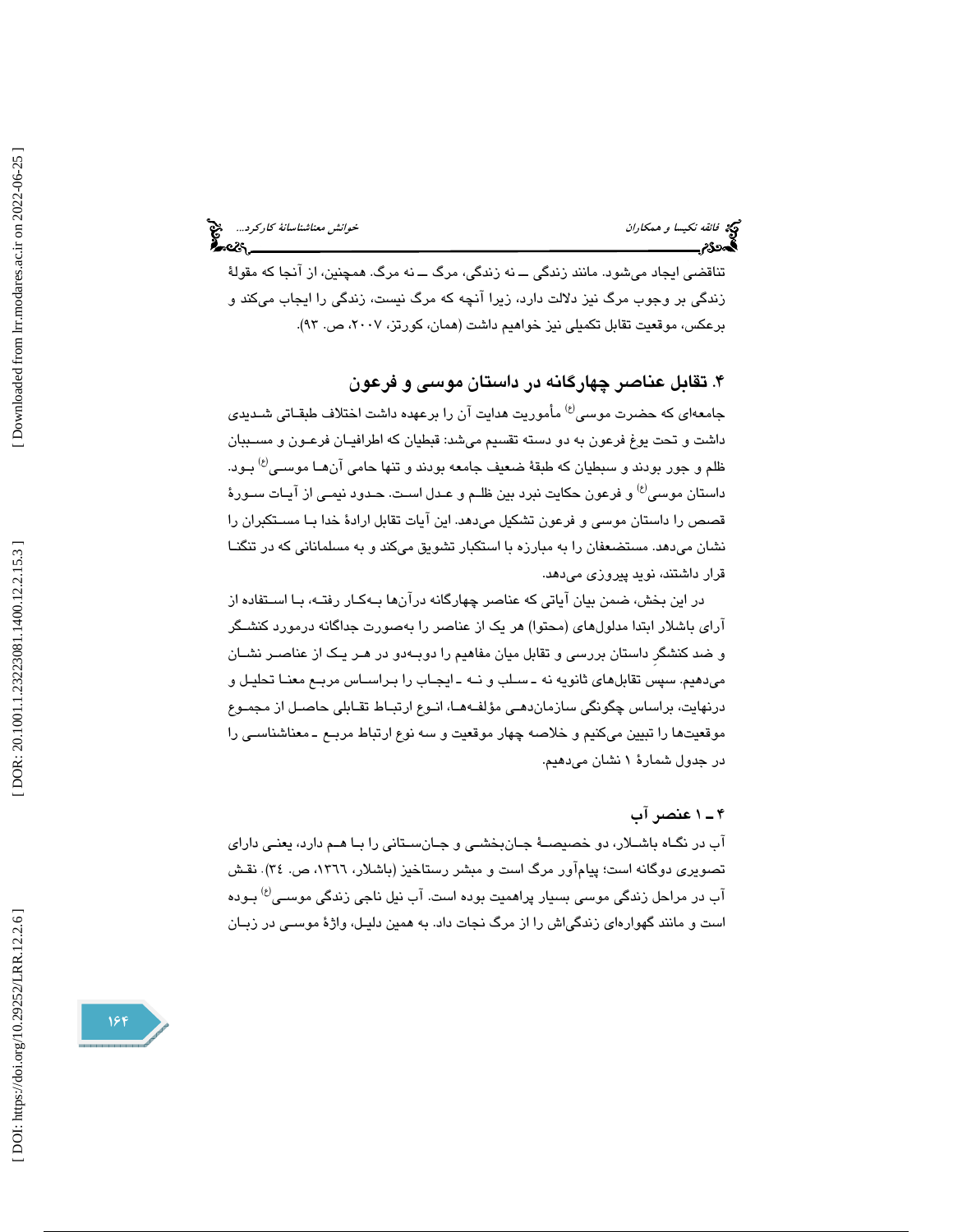جستارهاي زباني دور 1400 (بياپي 17)، خرداد و تير ١٤٠٠ ك

عبری به معنای از آب کشیده شده است. `` تطابق نام حضرت با زندگی پررمزوراز وی مـا را در بررسی تأثير اين مايهٔ حيات بر زندگی ايشان، بر میانگيزاند.

\*وَأَوْحَيْنَا إِلَى أَمَّ مُوسَى أَنْ أَرْضِعِيهِ فَإِذَا خِفْتِ عَلَيْهِ فَأَلْقِيهِ فِي الْيَمَّ وَلَا تَخَافِي وَلَـا تَحْزَنِـي إِنَّــا رَادُّوهُ إِلَيْكِ وَجَاعِلُوهُ مِنَ الْمُرْسَلِينَ ۞(٧) در اين آيه، اولين مرحله از تحقق وعدهٔ الهي كه شامل حال موسى<sup>(ع)</sup> شده است بيان مىشود. خداوند به مادر موسى<sup>(ع)</sup> امر مىكند، به او شير دهـد و زماني كه بيمناك شد، بدون ترس و اندوه، فرزندش را به رود نيل بيفكند ، زيرا ردگ بـار فرزنـد به آغوشش باز خواهد گشت. شناخت با بصـيرت عنصـر آب از سـوي مـادر موسـي<sup>(ع)</sup>، او را متقاعد كرد كه كودكش را به آب بسپارد. درواقع، ابتـدای جريـان نبـوت موسـ*ي'<sup>غ)</sup>، ك*ـه خـود نجاتبخشي عقول بشر است، از آب ، كه عنصر حياتبخش است، آغاز ميشود . از منظر مربع ـ معناشناسي نجات يافتن حضرت، نقض مرگ (نه ـ سـلب، ارتبـاط تقابـل تضـادي) و حركـت بهسوي محور زندگي است (ارتباط تقابل تكميلي).

\*فَأَخَذْنَاهُ وَجُنُودَهُ فَنُبَذْنَاهُمْ فِي الْيَمِّ فَانظُرْ كَيْفَ كَانَ عَاقِبَةَ الظَّالِمِينَ\*(٣٠)

نقضي كه در مربع گرمس مطرح است بهصورت دلالـت جديـدي در شـناخت بـا بصـيرت عنصر آب مشاهده ميشود. دريافت اتفاق مثبت از عناصر طبيعي به خود انسان باز ميگردد ، زيرا مادر موسي از روي بصيرت فرزند خود را به آب سپرد و سبب استمرار حيـات او شـد ، اما بهدليل عـدم بصـيرت فرعـون، اتفـاق متناقضـي بـا جريـان معمـول طبيعـت رخ د اد و آب جانستان شد، زيرا فرعون بنياسـرائيل را شـكنجه مـي كـرد و نقشـة نـابودي پيـامبر خـدا و يارانش را در سرداشت . بدين ترتيب، موسي و قومش به امر الهي شبانه از مصر خارج شدند ، هنگام فرار، نيل شكافته شد و آنهـا بـه سـلامت از آب گذشـتند، امـا فرعونيـان كـه بـه دنبـال دستگيري بنياسرائيل، پشتسرشان بودند، همگي غرق شـدند. بـه طـور خلاصـه، آب در ايـن جريان دو كاركرد متفاوت دارد. از يک سو نـاجي مؤمنـان و هسـتيبخـش اسـت و از سـوي ديگر، هستيگير. بنابراين، غرق شدن فرعون، مؤلفة نـه ـ ايجـاب (نـه ـ زنـدگي) را در مربـع ـ معناشناسي ترسيم ميكند.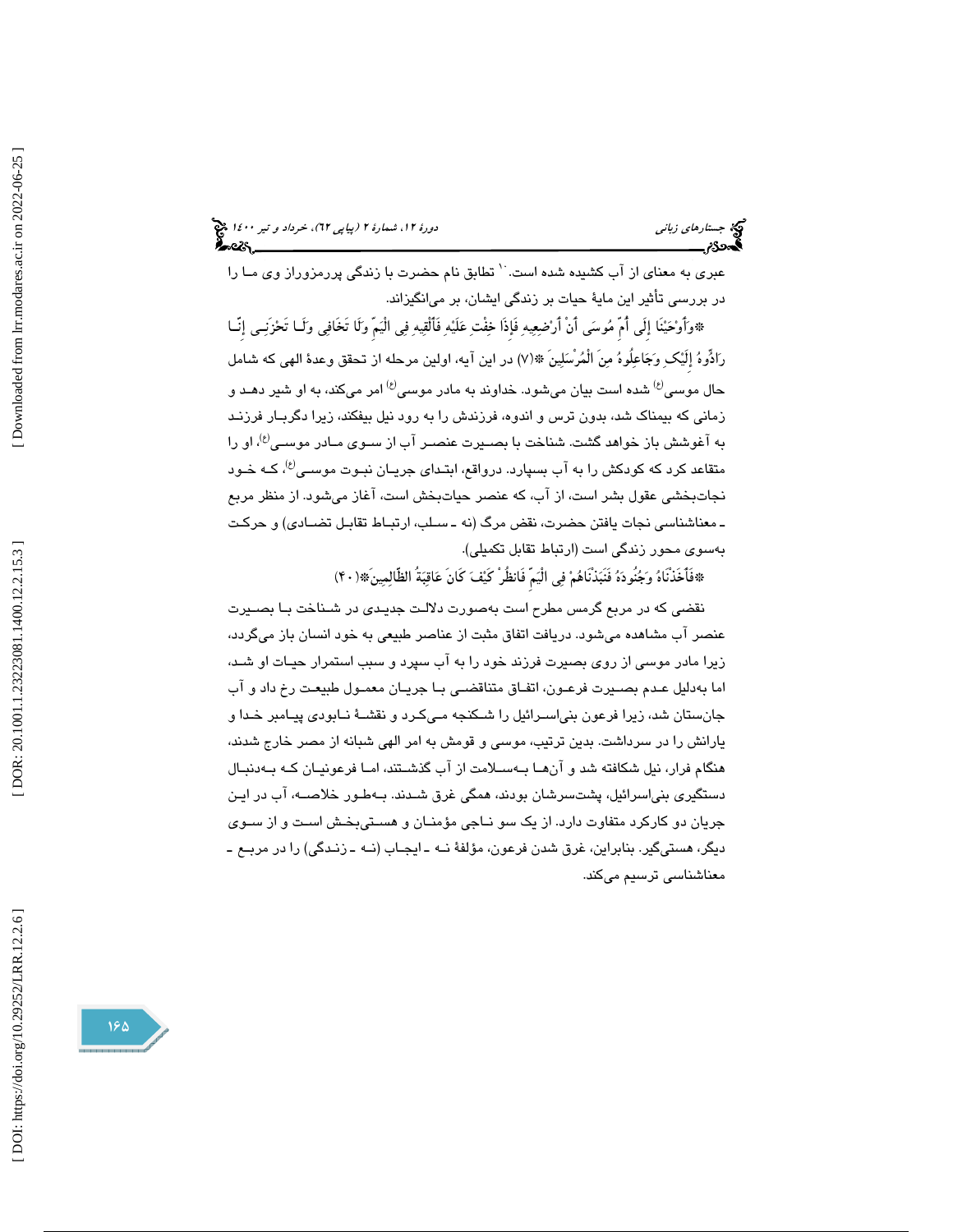خ*وانش معناشناسانهٔ کارکرد...*<br>مح**اکار این مناشناسان** در این محا

# فيخ<br>في *فائقه نكيسا و همكاران*<br>گ**ەدئ؟خو**انسانسانسان

# 2ـ 4 . عنصر آتش

ذات اسرارآميز آتش سبب شده است اسطورهها و نمادهاي متنوعي درمورد كاركرد آن شكل بگيرد. اين نمادها همواره دو قطبي هستند و بسته به زمينـ ة كاربردشـا ن، تصـاوير دوگانـه و مبتني بر تضاد ميآفرينند. در داستان موسى و فرعون آتش نشانهٔ تغيير و تحول و زيربنــاي تولدي دوباره است، زيرا شروع رسالت موسى كه سبب رهـايي قـوم بنـي|ســرائيل از رنــج و عذاب است، با ديدن آتش است.

فَلَمّا قَضَى موسي الْأَجلَ وسار بِأَهله آنَس من جانبِ الطُّورِ نَارا قَالَ لأَهله امكُثُوا إِنّي آنَسـت \* نَارًا لَعَلّي آتِيكُم مّنْهَا بِخَبَرٍ أَوْ جَذْوَةٍ مِنَ النَّارِ لَعَلَّكُمْ تَصْطَلُونَ\*(٢٩)\*فَلَمَّا أَتَاهَا نُـودِى مِـن شَـاطِئ الْوَادِي الْأَيْمَنِ فِي الْبُقْعَةِ الْمُبَارَكَةِ مِنَ الشَّجَرَةِ أَن يَا مُوسَى إِنِّي أَنَا اللَّهُ رَبٍّ الْعَالَمِينَ ۞(٣٠)

«چنانچه ایهٔ ذکرشده اشاره دارد، خداوند هم بهصورت شجرها*ی* نمادین در برابر دیـدگاه موسى<sup>(ع)</sup> ظاهر مىشود و هم بهصورت نار» (بلخـارى قهـى، ١٣٩٦، ص. ٩٠). مـورد اسـتفاده قرار گرفتن آتش براي رساندن شخص برگزيـده بـه مقـام پيـامبري، بـه آن مفهـوم مـاورائي بخشيده است. در اين ماجرا خداوند از طريق شعلههاي آتش، نظر موسي را بهخود جلب كـرد و سپس با او سخن گفت. در ارتباط با انتخاب آتش بهمنظور واسط ة اين امر مهم چند ديـدگاه ميتوان در نظر آورد :

 1. از نگرش عرفاني آتش ، نشـاني از نـور حقيقـي اسـت. انسـان بـا پيوسـتن بـ ه آن و بـا بهرهمندي از الطاف خدايي به معرفت درگاه الهي نائل ميشود (گنابادي، ۱٤۰۸ق، ص. ۱۵۳).

« 2. مقصود از آتشي كه موسي مشاهده كرد روحالقدس اسـت » (ابـن عربـي، 1422 2 ج. ، / ص. ١٢٢) و «در اين مورد شگفتانگيز، نار در جايگاه نور ظاهر شـده اسـت» (بلخـاري قهـي، ، 1397 ص.  $AA$ .

اینکه خداوند بهصورت آتش بر موسی<sup>(ع)</sup> ظاهر شده و یا اینکه در آتش متجلی شده اسـت، ميتواند نشان دهد كه نور و آتش، جلو ة مسقيم خداوند در هستي بهشمار ميآيند. \*وَجَعَلْنَاهُمْ أَئِمَّةً يَدْعُونَ إِلَى النَّارِ وَيَوْمَ الْقِيَامَةِ لَا يُنصَرُونَ ۞(١٩١)

آية ذكرشده حكايت از عاقبت ضد كنشگر اصلي (فرعون) و همراهان وي دارد. در جريـان داستان با ستمگري و نقض بندگي، به قهقرا رسيده و هلاك شدند. تا آنجا كه آتش جهنم تنهـا

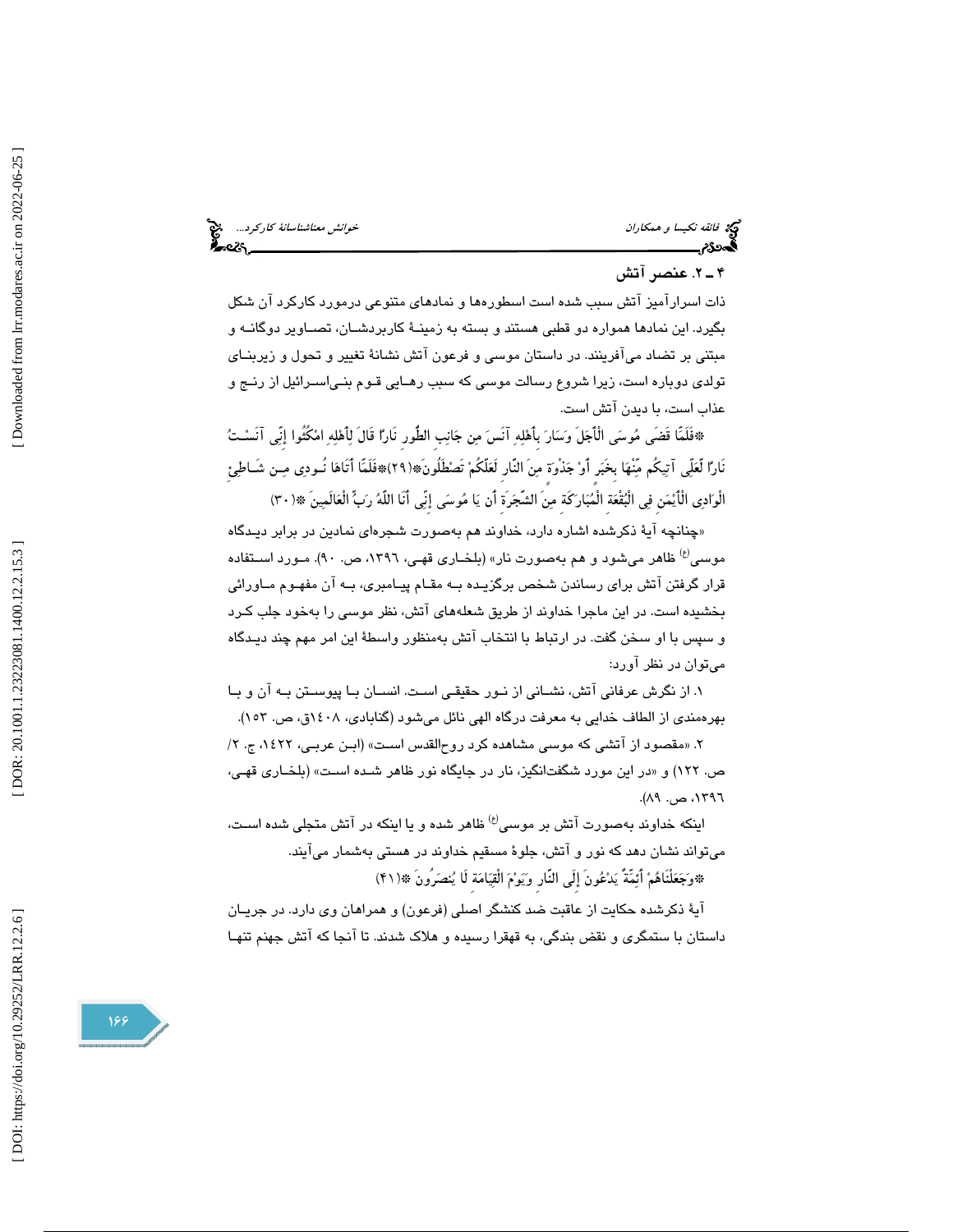جستارهاي زباني دور 1400 (بياپي 17)، خرداد و تير ١٤٠٠ ك

دارايي انها شد. باشلار دربارهٔ نيروی دوگانهٔ اتش میگويد: «در ميـان پديـدههـا تنهـا اتـش است كه ميتواند بهوضوح دو ارزش متضاد را در خود بگنجاند: خير و شر » ( باشلار، ،1378 ص. ٢٣). وجه خير و شر آتش، از عمـدهتـرين مفـاهيم نظريـات باشـلار اسـت. بـه عقيـدهٔ او خواص آتش لبريز از تضادها و تعارضات بسيار است. درواقع، ديالكتيک پـاكي و ناپـاكي، دو ويژگي اصلي آتش بهشمار ميآيـد (همـان ، ص. 233 ـ 234 .) در مـاجراي حضـ رت موسـي و فرعون نيز همجواري نيروي دوگانــهٔ عنصـر آتـش مشــهود اسـت. در مرحلــهٔ جديـد زنـدگي حضرت موسى<sup>(ع)</sup>، نويد نبوت حضرت با عنصر آتش بوده كه تجليگر خيـر، اميـد و وحـدانيت است. در طول مبارزات موسى<sup>(ع)</sup> و فرعون، «يد بيضاء» مظهر نور است كه در ادامــهٔ پـژوهش بــدان پرداختــه مــيشــود. موســي هــدايتگري مــيكنــد و طاغوتيــان نمــيپذيرنــد. درپايــان ، سرنوشتشان با آتش پيوند ميخورد كه دوگانگي عنصر آتش و جنبهٔ شر آن آشكار مي شود. آتش مؤلفهٔ عذاب طغیانگران میشود و ضد كنشگران را تا ابد بـا خـود درگیـر مـیسـازد. از سوی دیگر، آتش مظهر تغییر است. هنگامی که آتـش بـر موسـی $^{(9)}$  آشـکار شـد، موسـی $^{(9)}$  از انسان عادي به نبي و بشارتدهنده تكامل مييابد و درنهايت ، فرعونيان از انسانهايي با مـال و مكنت فراوان به انسانهايي كه دچار عذاب آتشاند، تنزل مييابند.

وقايع گوناگوني كه فرايند تحولي كلام را تشكيل ميدهند، هميشـه يكسـان نيسـ تند و نمـي تـوان براي آنها مربعي ثابت درنظر گرفت. به ديگر سخن، در هر گفتمان يـا در هـر زنجيـرة كلامـي، هر يك از اين چهار عنصر ميتوانند بار مثبت يا منفي داشته باشند، همانگونه كـه ممكـن اسـت از يک عنصر در گفتماني بهعنوان عنصري مثبـت و مـرتبط بـا ترقـي و پيشـرفت عامـل كلامـي بهرهگيري شده باشد و در گفتمان ديگر عنصري منفي و ضد پيشرفت معرفـي شـود (شـعيري، ،1381 ص. 133).

آتش در محور حركت موسـي موقعيـت نـه ـ سـلب و در سـير تحـولي داسـتان فرعـون، موقعيت متضاد و سلبي است.

. 1ـ 2 ـ 4 آب و آتش در مصر باستان

در اعتقاد مصريان باستان، جهان چيزي جز آب راكد نبود. بر باور آنها عالم را اقيانوسي آغـازين فراگرفته و زمين همچون تپهاي از آبهاي سـاكن و بـي حركـت آن سـر بـر آورده اسـت و تأكيـد داشتند كه فرجام الهي عالم نيز با بلعيده شـدن زمـين از سـوي آبهـاي سـرگردان تحقـق خواهـد

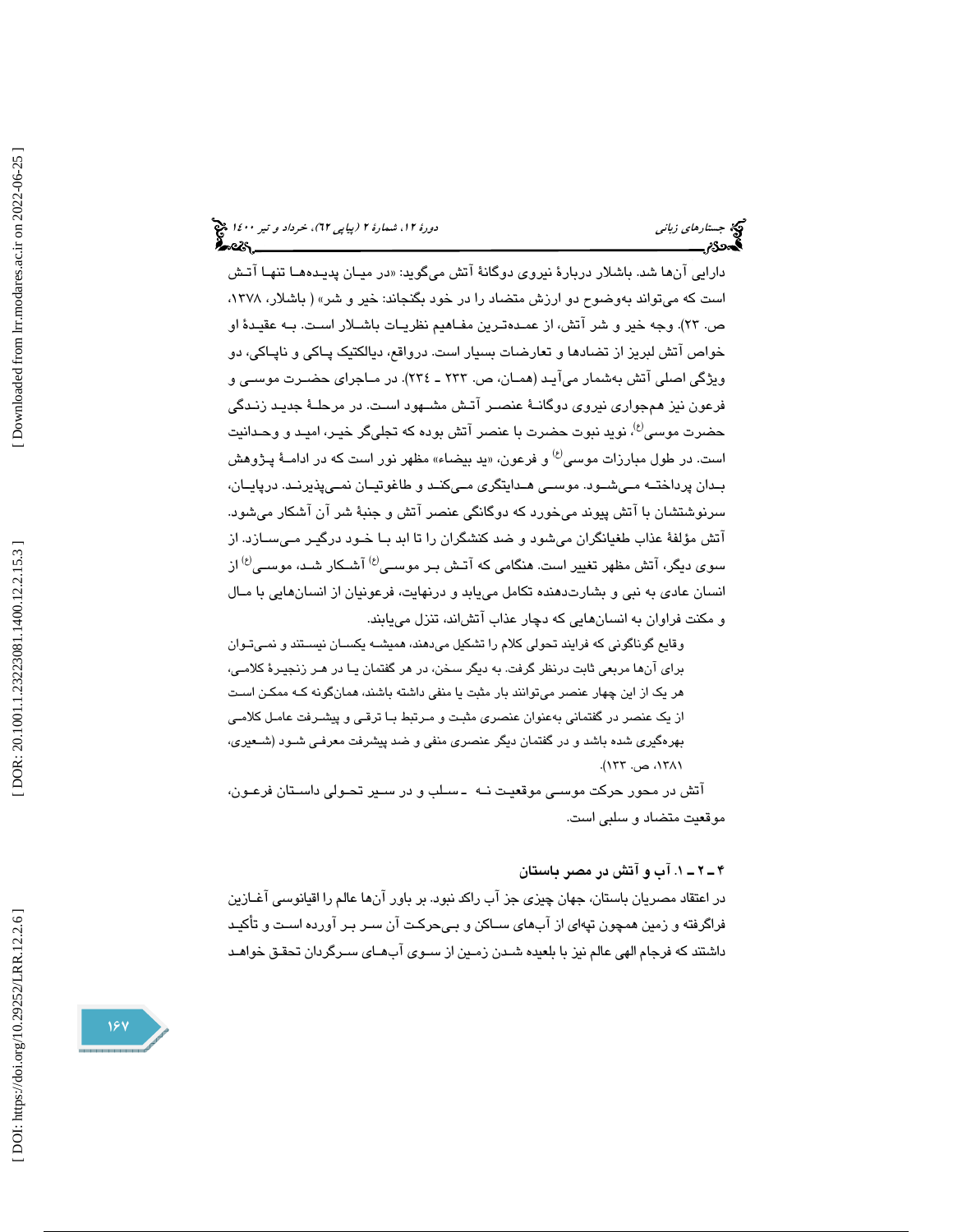يافت، از اين رو، آغاز و سرانجام زندگي و جهان از دو سوي با آب محـدود اسـت. در بـاور آن هـا نهتنها زندگی و عالم سر از اب برمی!ورد، بلكه خـدای اصـلی و پرقـدرتی همچـون «اتـوم» نیـز از آبهاي سرگردان بيرون مي آيد (اباذري و همكاران، 1373 ، 2ج. / صص. ـ 70 .)72

 درمورد آتش بهطور قطع نميتوان گفت كه مصريان آتش را عبادت ميكـرده انـد، امـا چـون ستايش اتش، ادامهٔ ستايش خورشيد و مذهب مصريان نيز مبتني بر عبادت خورشيد «رع» بوده است، ميتوان گفت آنها آتش را ميستودند و به آن نماز بردند. همچنين، به پاكي و تطهير آتش عقيده داشتند و آن را با رستاخيز مرتبط ميدانستند و نقش مهمي در عبادت خـدايان و مردگـان داشته و گاهي جشنهاي آتش بر پا ميكردند (فلاحتي موحد، ١٣٨٢، ص. ٤٢).

بنابراين، مىتوان گفت عناصر چهارگانهٔ دخيل در رهايى موسى<sup>(ع)</sup> از چنگال فرعـون و بــه نبوت رسيدن وي، همگوني زيادي با جامعهٔ هـدف نبـوت حضـرت موسـي<sup>(ع)</sup> (جامعـهٔ مصـر) دارند ، زيرا مصريان باستان آغاز و فرجام عالم را به آب مرتبط ميدانستند و به تقديس آتش ميپرداختند. در اين داستان نيز عنصر آبي كه نجـات بخـش موسـي بـود ، درمـورد فرعـون و يارانش وجه نقضي را از خود نشان داد و سبب نيستيِشان شـد كـه بـا مربـع ـ امعن شناسـي گرمس همخواني داشته است و توضيح داده ميشود. چنانكه در باور مصـريان قـديم، تحقـق فرجام الهي عالم بهوسيلهٔ آب بود، پايان زندگي پادشاه مصر نيز با آب رقـم خـورد. بـه بيـان ديگر عناصر طبي*عـي* دخيـل در پيشـبرد زنـدگي حضـرت موسـي<sup>(ع)</sup> و بــه نبـوت رسـيدنشــان، عناصري هستند كه نزد مردمان مصر باستان شناخت هشـده و داراي معنـا هسـتند و كـاركرد معناييشان در سور ة قصص و داستان موسي نيز، به همان معنا بوده و الفاظ دلالت جديـدي را متحمل نشدهاند، بلكه همان دلالتي كه عنصر آب و آتـش درنـزد مصـريان باسـتان داشـته، همان دلالتـها در داستان حضرت موسى<sup>ع)</sup>، نقشآفريني كـرده اسـت و هـمنشـيني معنـايي را براي مخاطب بهوجود ميآورند.

### 3ـ 4 عنصر خاك

خاک نخستين مادۀ آفرينش بشر است. به همه چيز حيات ميبخشد و هـر زنـدهاى بـه او بـاز ميگردد. زمين مادر موجودات است. چون خاك نمادي از باروري اسـت، مـي توانـد بـه منزلـة رمزي براي استقامت، جاودانگي و بارور ي بهكار رود. زمين جايگاه و گهـوار ة خـاك اسـت و

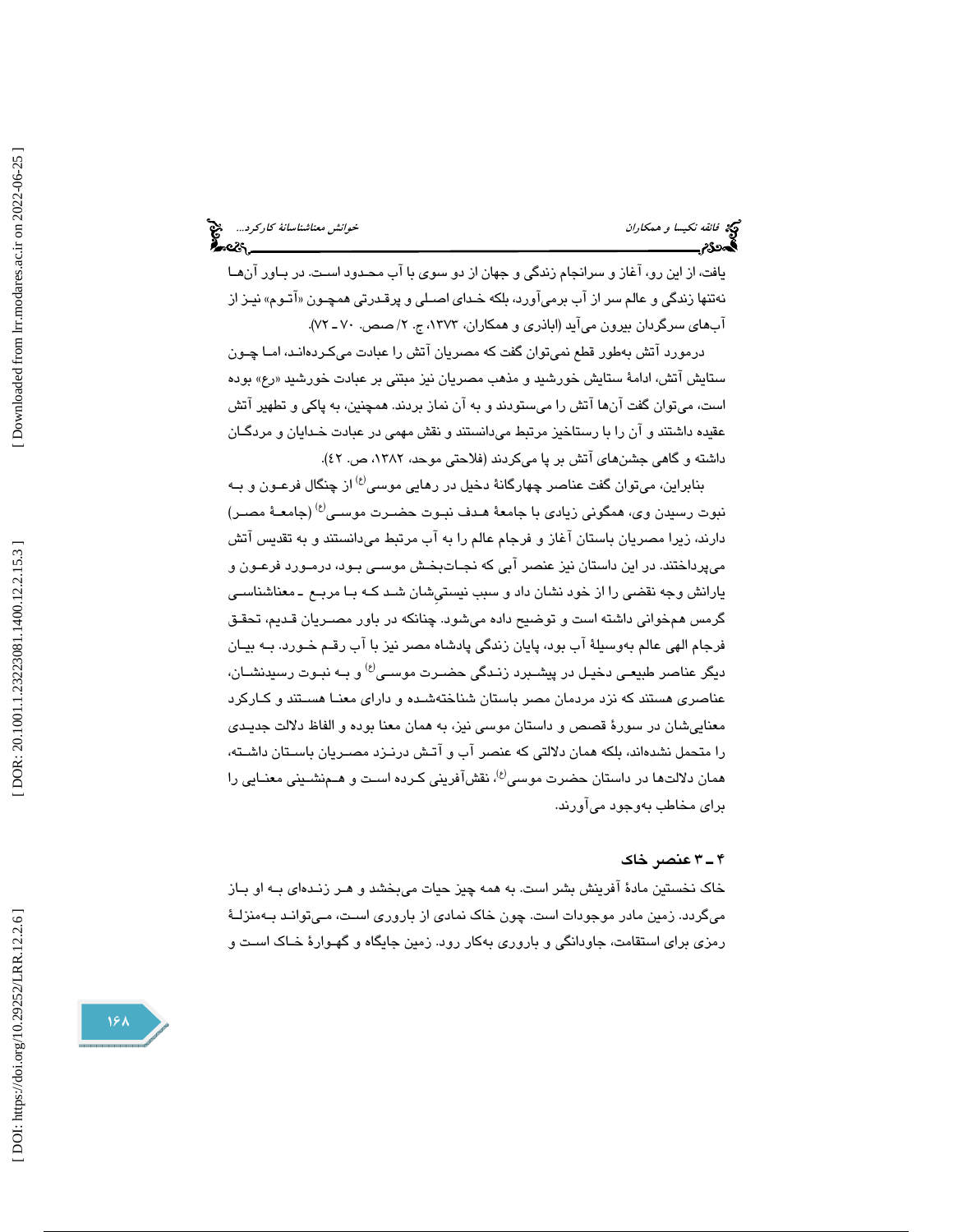(پياپي 62)، خرداد و تير 1400

بستري است براي گسترهاي كه نيرو ميگيرد و نيرو ميدهد (اسماعيلپور، ،1377 ص. .)21 إِنَّ فرْعونَ علَا في الْأَرضِ وجعلَ أَهلَها شيعاً يستَضْعف طَائفَةً مّنْهم يـذَبِّح أَبنَـاءهم ويسـ تَحيِي \* نِسَاءهُمْ إِنَّهُ كَانَ مِنَ الْمُفْسِدِينَ\*﴿(٤) در آيةً چهـارم، پـيش از ورود بـه بدنــة داســتانِ درگيــري حضرت موسى<sup>(ع)</sup> با فرعون، در جملههايي كوتاه، شخصيت ضد قهرمـان (فرعـون) معرفـي و نمايي كلي از درونماية داستان ارائه مي شـود. «دسـته دسـته كـردن اهـل مصـر از مصـاديق برتريجويي فرعون بر روي زمين بود و علت اين اقدام او، جلوگيري از متفق شدن اهل مصر و تضعيف نيروي جمعي آنان بود» (آلوسي، 1415ق، ج. /10 ص. 253 .) به استضعاف كشيدن بنياسرائيل از طريق كشتن نوزادان پسر و زنده نگه داشتن دختـران ، يكـي ديگـر از مصـاديق ستمگري فرعون بود .

در ايات چهارم تا ششم، پس از بيان سركشىهاى فرعـون روى زمـين، او را از مفسـدان ميداند و سپس وعدة وراثت زمين را به مستضعفان ميدهد. درواقع اين آيات، مقدمهاي براي شروع داستان موسي و فرعون است كه آيات ابتدايي سور ة قصص را بهخود اختصاص داده و درصدد نمايش تقابل ارادهٔ خدا با ارادهٔ مستكبران است.

ونُرِيد أَن نَّمنَّ علَى الَّذينَ استُضْعفُوا فـي الْـأَرضِ ونَجعلَهـم أَئمّـةً ونَجعلَهـم الْـوارِثينَ ) 5\*( \* \*وَنَمَكْنِ لَهُمْ فِي الْأَرْضِ وَنَرى فِرْعَوْنَ وَهَامَانَ وَجُنُودَهُمَا مِنْهُم مَّا كَانُوا يَحْذَرُونَ\* (ع).

اين دو آيهٔ اميدبخش، بهصورت قانون كلي و در شكل فعل مضـارع و مسـتمر بيـان شـده است تا تصور نشود تنها به مستضعفان بنياسـرائيل و حكومـت فرعونيـان اختصـاص دارد ، بلكه هم ة اعصار و اقـوام را در بـر مـي گيـرد . خداونـد در ايـن دو آيـه از اراد ة خـود در مـور د مستضعفان سخن گفته و از نعمتهايي كه قرار است به آنها بدهد، پرده برداشته است. اولين نعمتي كه خداوند وعدهاش را به بنياسرائيل داده، اين است كـه آن هـا را پيشـوايان و وارثـان حكومت جباران قرار خواهد داد. حكومتشان را پابرجا ساخته است و به دشمنانشان آنچـه را كه از آن بيم داشتند، نشان دهد (مكارم شيرازي، ١٣٧١، ج. ١٦/ ص. ١٦).

با توجه به شأن نزول سورهٔ قصص، بهنظر میرسد آيهٔ پنجم، پيام اصلی و كليدی سورهٔ مباركه باشد كه بر زمين بهمنزلة مهد خاك تأكيد شده است. اين آيه اساس كل سوره اسـت و جريان داستان را بهشكل اشاره و فشرده بيان ميكند. طوري كه آيههاي بعدي و ادامهٔ سوره

 $199$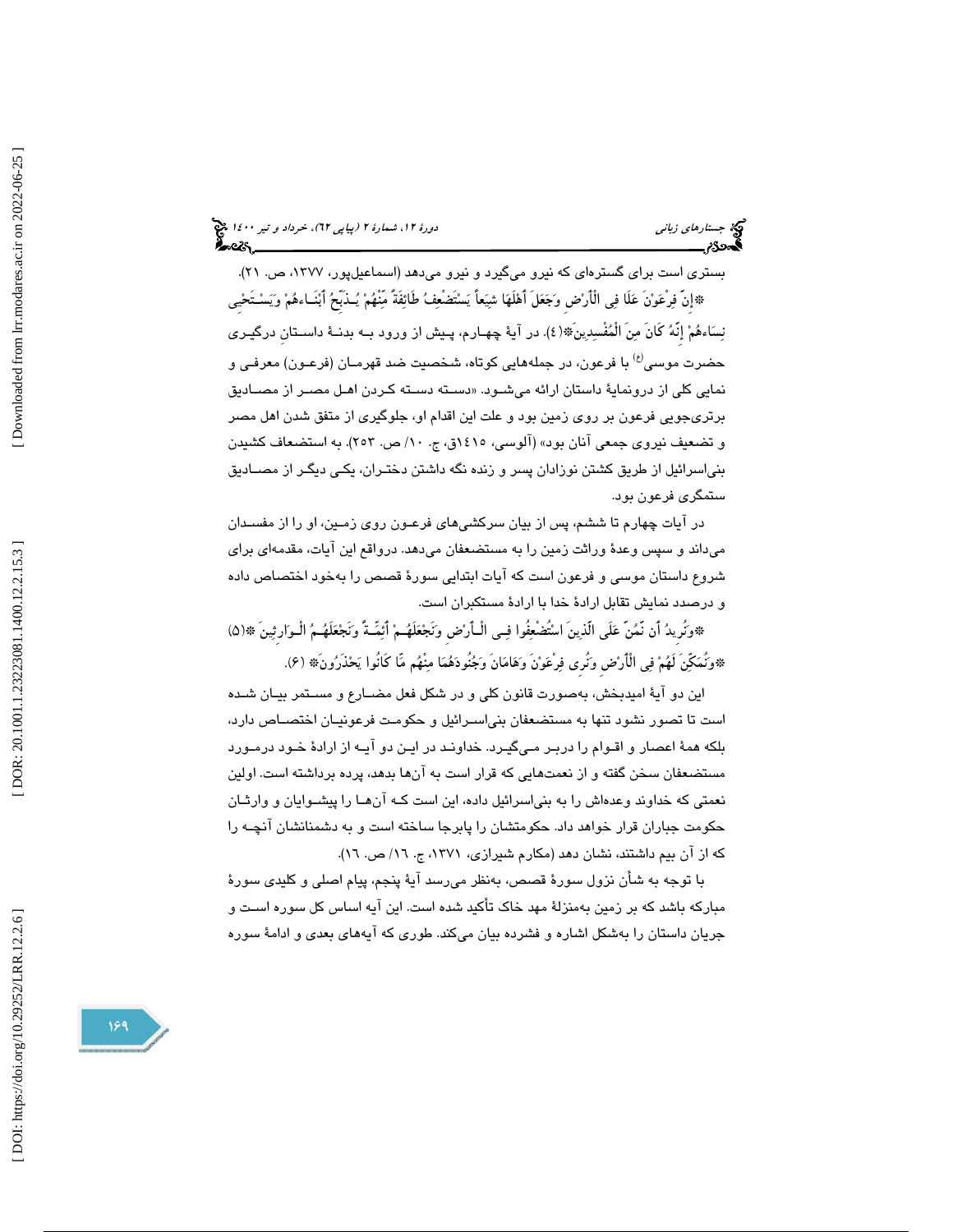خ*وانش معناشناسانهٔ کارکرد...*<br>مح**اکثر میتاشناسانهٔ** کارکرد...

فيخ<br>في *فائقه نكيسا و همكاران*<br>گ**ەدئ؟خو**انشناسانسان

در جهت تحقق اين وعدهٔ الهي است.

در اين گفتمان زمين بـه منزلـة بسـتر خـاك، بـراي موسـي و يـارانش بـار معنـايي مثبـت (موقعيت ايجابي``) و براي فرعون و قوم ستمكار بار معنـايي منفـي (موقعيـت سـلبي´`) دارد. عنصر خاك مظهر قدرت و ثروت است كه ابتدا در اختيار فرعونيان بوده، اما در سـير تحـولي داستان و در عقوبت اعمالشان، مواهبي كه در اختيار داشتند را از دست داده است و درمقابل، بنياسرائيل داراي آن مواهب ميشوند. تصوير تقابلي اين دو گروه نشان ميدهـد كـه هـر دو متناسب با اعمالشان در زمين پاداش داده ميشوند و يا عقوبت مـي شـوند ، زيـرا زمـين مـادر هستي و سرچشمة حيات انساني است.

\*وقَالَ فِرْعَوْنَ يَا أَيُّهَا الْمَلَأُ مَا عَلِمْتُ لَكُم مّنْ إِلَهٍ غَيْرِي فَأَوْقِدْ لِي يَاهامَانَ عَلَـى الطِّـين فَاجْعَـل لّي صرْحا لَّعلّي أَطَّلع إِلَى إِلَه موسى وإِنّي لَأَظُنُّه منَ الْكَاذبِينَ\*(38)\*واسـتَكْبرَ هـو وجنُـوده فـي الْأَرضِ بِغَيرِ الْحقِّ وظَنُّوا أَنَّهم إِلَينَا لَا يرْجعونَ\*(39) \*فَأَخَذْنَاه وجنُوده فَنَبـذْنَاهم فـي الْـيمِّ فَـانظُرْ كَيْفَ كَانَ عَاقبَةُ الظَّالمينَ\* ( ۴۰).

اين زنجيرهٔ كلامي و طرز بيان شاهانهٔ فرعون روايتگر اوج گستاخي اوست. مـردم تحت سلطهٔ فرعون گمراهانی بودند كه بیچونوچرا مطیع او بودند. بیتوجهی مردم سبب جسارت بيشتر فرعون شد، تا آنجا كه خود را خداي برتر آنها دانست. درنهايـت، بـه وزيـرش هامـان  $^{(8)}$ دستور میدهد با آجر برایش برجی بلند بسـازد کـه بـه آسـمان برسـد و از خـدای موسـی آگاهي يابد.

 ميتوان در اين زنجير ة روايي نيز عناصر طبيعي كه مسير سقوط ضـد كنشـگر را همـوار میسازد، بررسی کرد. عبارت «فأوقد علیالطین» که مقصود اجر است، واژه ـ گروههای است كه عنصر آتش و خاك را در خود دارد و كاركرد ديگر آتـش ، يعنـي جنبـ ة گرمابخشـي آن در آجرپزي را نشان ميدهد. اين آجر با ريختن گل در آتش فراهم ميشود. برج بلند كـه نردبـان صعود فرعون به آسمان است، مربوط به عنصر هواست. ضد كنشگر با اين اعمـال، در جهـت نقض ثروت و جايگاهش (نه ـ ايجاب) گام برداشته و نتيج ة اين بـاد غـرور و سركشـي، غـرق شدن او و سربازانش در درياست.

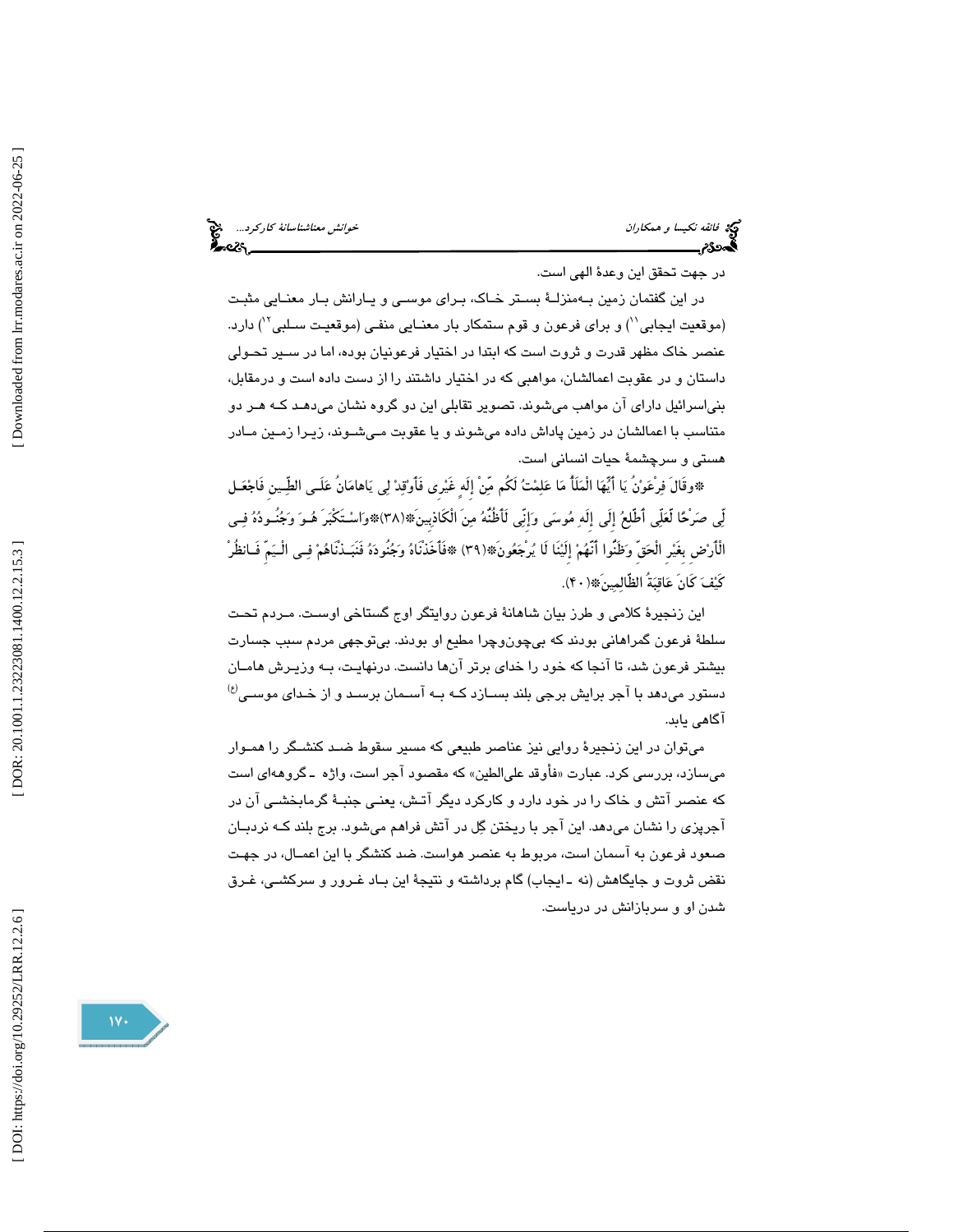جستارهاي زباني دور 1400 (بياپي 17)، خرداد و تير ١٤٠٠ ك

## 4ـ 4 . عنصر دبا

همچنانكه باد نامرئي ترين عنصر طبيعت بهشمار ميآيد، در اين سوره نيز بهطـور مسـتقيم از عنصر باد ياد نشده است، اما ميتوان ردپاي باد (هوا) را در تعابير مختلف مشاهده كـرد . بـاد در نجات موسى<sup>(ع)</sup> هنگام تولد نقش داشته، بدين شكل كه آب صندوقچهٔ موسى<sup>(ع)</sup> را بــه كمـك باد به فرعون رسانده است. همچنین، در دو معجزهٔ موسـی<sup>(ع)</sup> نیـز کـاربرد ایـن عنصـر بـارز است.

فَلَمّا أَتَاها نُودي من شَاطئِ الْوادي الْأَيمنِ في الْبقْعةِ الْمباركَةِ منَ الشَّجرَةِ أَن يا موسى إِنّي أَنَا \* اللَّه ربّ الْعالَمينَ\*(30)\*وأَنْ أَلْقِ عصاك فَلَمّا رآها تَهتَزُّ كَأَنَّهاجانٌّ ولَّى مدبِرًا ولَم يعقّب يا موسـى أَقْبِلْ ولَا تَخَف إِنَّك منَ الْĤمنينَ\*(31)\*اسلُك يدك في جيبِك تَخْرُج بيضَاء منْ غَيرِسوء واضْـمم إِلَيك جنَاحك مـنَ الرَّهـبِ فَـذَانك برْهانَـ انِ مـن رّبِّـك إِلَـى فرْعـونَ وملَئـه إِنَّهـم كَـانُوا قَومـا فَاسقِينَ\*(٣٢). زنجيرهٔ روايي اين آيات، پيامبري حضـرت موسـي<sup>(ع)</sup> و معجزاتـي را كــه بــراي تبليغ رسالت و همراه كردن مـردم بـا خـودش نيـاز دار د، بـه تصـوير مـي كشـد. درختـي كـه ندادهنده است، واژه ـ گروهاي است كه علاوه بر عناصر آب، خاك و نور خورشيد، عنصر باد را نيز در خود دارد ، زيرا باد بهمنزلة عنصر جابـ هجـا كننـده، عامـل مهمـي در لقـاح گياهـان و سرسبزي بهشمار مي رود. در معجزهٔ عصاي حضرت (چوب آن) نيز همـان عناصـر دخيلنـد. وقتي آب و خاك با هم آميخته ميشوند، ماد ة محكمي را بهوجود ميآورنـد كـه عامـل رشـد، حركت و رستاخيز موجودات است. اين آميختگي، عامل زندگي است و سبب قـدرت و رويـش مي شود. به تعبير باشلار (٢٠٠٧، ص. ١٥٧)، اتحاد آب و خاك، خميري را بهوجود ميآورد كه يكي از اساسيترين بنيانهاي ماده هست .

در يد بيضـا، معجزهٔ دوم حضرت موسـى<sup>(ع)</sup>، بـهدليل نورانيت پيوند با عنصــر آتـش آشــكار است. پس در محور معنايي كه سخن از رسالت و هدايت و مقابله با فرمانروايان فاسق اسـت ، عناصر چهارگانهٔ طبيعي بهصورت شگفتانگيزي مطرح ميشوند. اين عناصر محـور ارتبـاطي تقابل تناقضي را شكل ميدهند كه نقض و »هن« گفتن به وضعيت فعلي است و در همـان حـال نقطة آغازين حركت بهسمت محور مكملهاست.

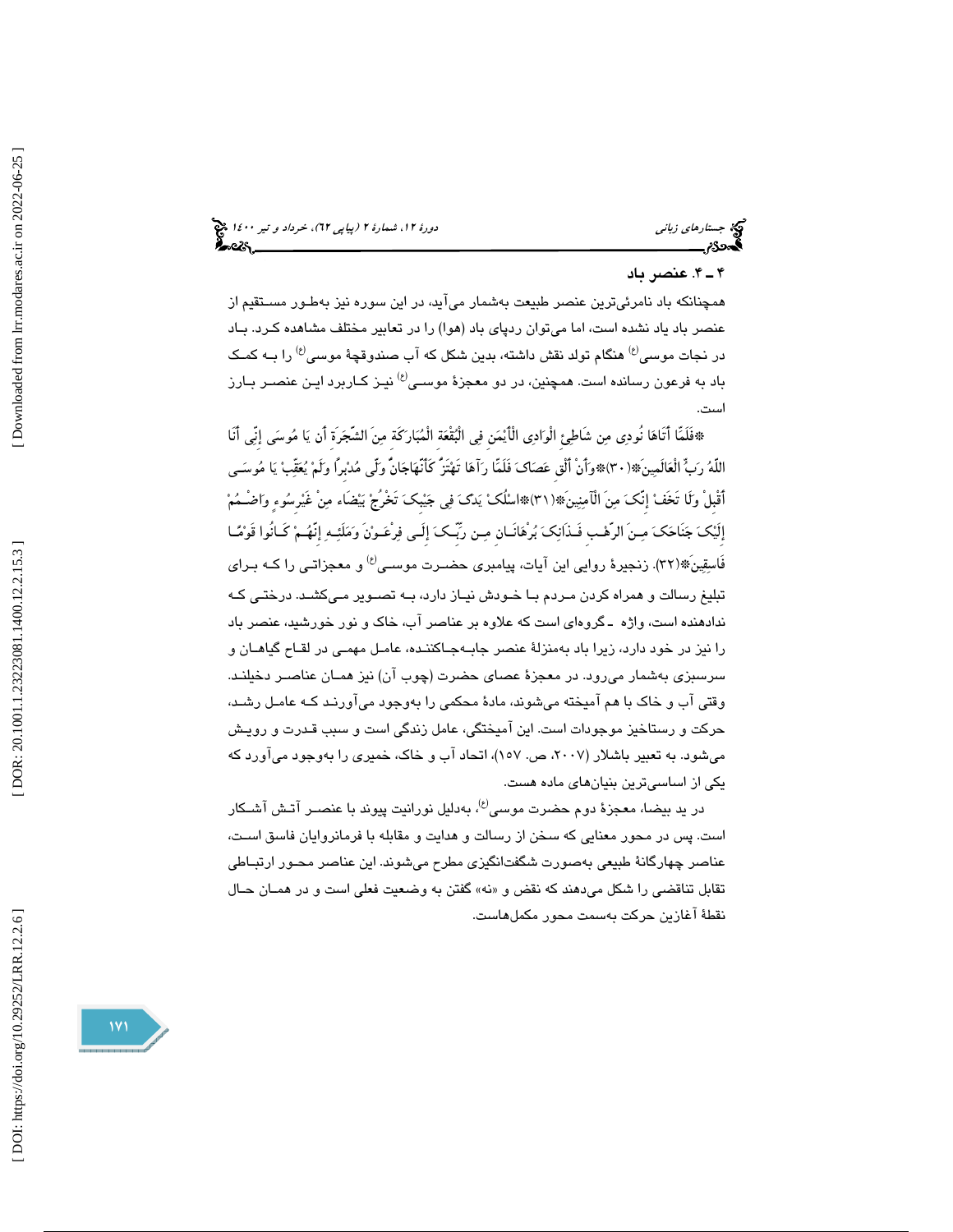خ*وانش معناشناسانهٔ کارکرد...*<br>گ**ارگ**ردگار<br>گارگار

فتيخ فائقه نكيس*ا و همكاران*<br>گ**ەددى**م

**جدول ۱**: <sup>۱٬</sup>مدلولهای مربع ـ معناشناسی عناصر چهارگانه در داستان حضرت موسی<sup>(ع)</sup> و فرعون **Table 1:** Semiotic Square of the four elements in the story of Prophet Moses (pbuh) and Pharaoh

| نوع ارتباط           | موقعيت           | تقابل دوگانه در عناصر چهارگانه             | شمارهٔ آیه                                       |
|----------------------|------------------|--------------------------------------------|--------------------------------------------------|
| تقابل تناقضي و تقابل | نه ـ سلب و ايجاب | انداختن نوزاد در آب و عبور موسى و          | ٧                                                |
| تکمیلی               |                  | مؤمنان از آب (نجات يافتن)/ زندگي           |                                                  |
|                      |                  |                                            |                                                  |
| تقابل تناقضى         | نه ـ ايجاب       | غرق شدن در آب/ هلاکت                       | $\mathfrak{c}$ .                                 |
|                      |                  |                                            |                                                  |
| تقابل تناقضى         | نه ـ سلب         | نور و آتش (پیامبری و نجات)/ زندگی          | $\mathbf{r} - \mathbf{r}$                        |
|                      |                  |                                            |                                                  |
| تقابل تكميلى         | سلب              | زبانههای آتش (فرجام اعمال)/ مرگ            | ٤١                                               |
|                      |                  |                                            |                                                  |
| تقابل تكميلى         | ايجاب            | استقرار روی زمین/ زندگی                    | $\sigma - r$                                     |
|                      |                  |                                            |                                                  |
| تقابل تناقضي         | نه ـ ايجاب       | از دست دادن زمین در نتیجهٔ عصیان/          | $\mathbf{r}^{\mathbf{q}} - \mathbf{\varepsilon}$ |
|                      |                  | نابودي                                     |                                                  |
| تقابل تناقضى         | نه ـ سلب         | نقش باد در عصای موسی (نبوت و نجات)/        | $\mathbf{r} \cdot \mathbf{r}$                    |
|                      |                  | زندگی                                      |                                                  |
|                      |                  |                                            | ۳۸                                               |
| تقابل تناقضى         | نه ـ ايجاب       | بالا رفتن از برج بلند و ادعای خدایی/ نیستی |                                                  |
|                      |                  |                                            |                                                  |

با توجه به آنچه گذشت، دريافتيم صورتهاي واحـد بـه كـار رفتـه در عناصـر چهارگانـه، مفاهيم و محتواهاي دوگانه را به تصوير كشيدهاند. بدين ترتيب، عناصر در دو قطـب مثبـت و منفي قرار ميگيرند و اگر تنها به معناي صوريِ عناصر بسنده شود، نميتوان بهوجود تقابـل مفهومي و معاني ضمني آنها پي برد. بر اين اساس، تقابل واقعـي، ميـان دال هـا نيسـت، بلكـه تقابل ميان مدلولها و مجموعهاى از مفاهيم «سلطنت، قـدرت، ثـروت، غـرور و...» و مفــاهيمي فقر، ايمان، صبوري و بندگي» برقرار شده است. تأمل در اين مفاهيم، سـبب رويـارويي چون « دو جهان متفاوت ميشود.

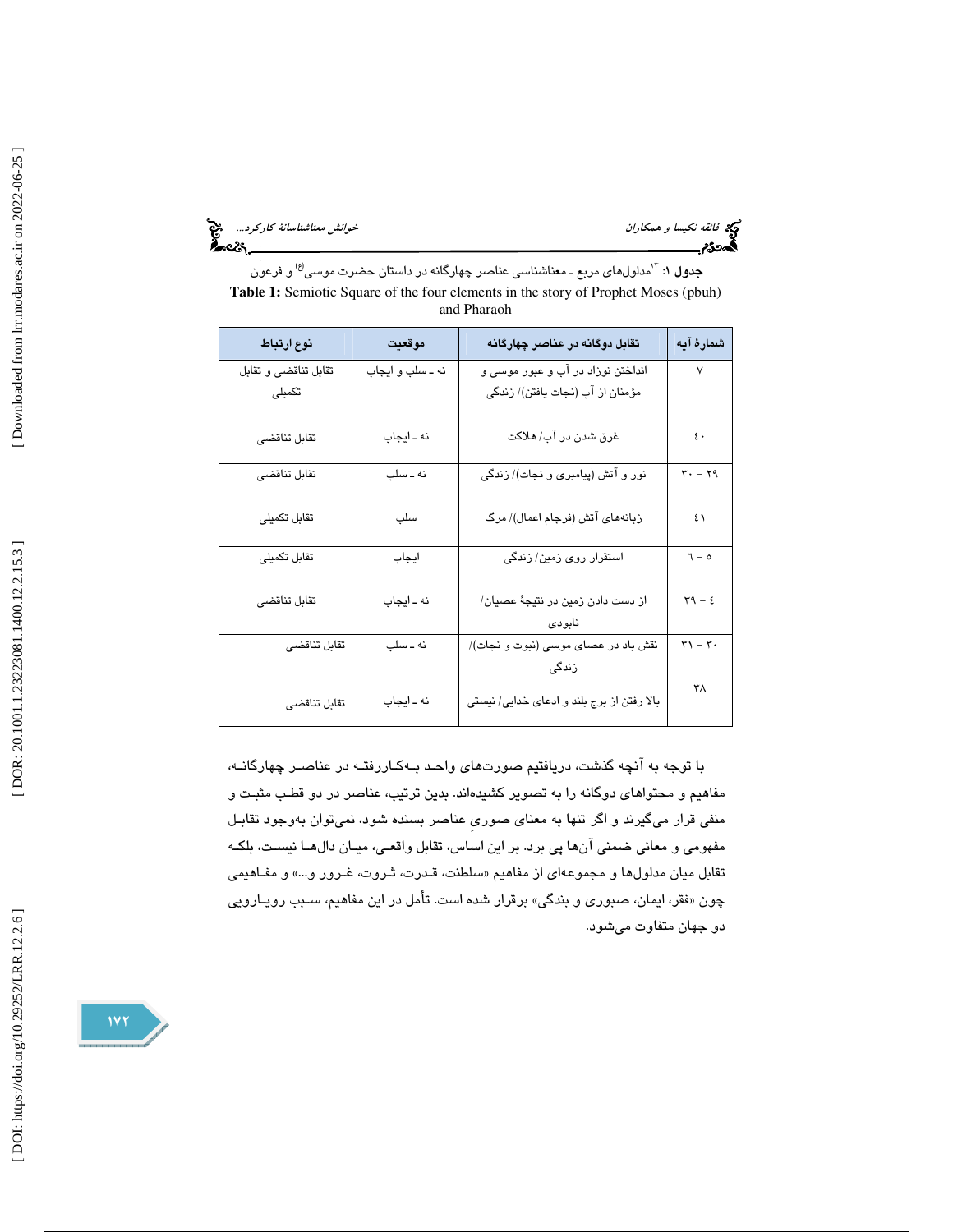# . مربع معنا در سير تحول معنا 5

كاربست مؤلفههاي مربع معنايي در بررسي متون اين امكان را فراهم ميآورد كه بتوان بخش زيادي از مختصات معنايي حاضر در شـبكة دلالـت را شناسـايي كـرده و از ايـن راه، فراينـد پوياي كلام را مطالعه كرد (الگونه، ،1395 ص. 28). در قصـة موسـي و فرعـون نيـز عناصـر چهارگانه كه درواقع مؤلفههاي مربع ـ معنايي هستند، سـير تحـول معنـايي داسـتان را نشـان مے ردھند.

عنصر خاك ابژة ارزشمحوري است كه سـال هـا در اختيـار فرعونيـان بـوده اسـت و بـا تصاحب آن، به قدرت و مكنت بسياري رسيدند. در آغاز وضعيت گفتمـاني، سـتمگران رابطـة اتصالي <sup>١٠</sup>با ابژه دارند، اما در انتها با غياب ابژه و عبور از وضعيت ايجابي، به وضعيت سلبي رسيده و در حالت انفصالي <sup>١</sup>°با مفعول ارزشي قرار ميگيرند، اما درمورد قوم موس*ي*، وضــع بهگونهاي ديگر است. نقصان موجود در روايت، ظلم، بيعدالتي و نسلكشي اسـت. فرعونيـان با كشـتن فرزنـدان پسـر بنـي اسـرائيل و بـه كنيـزي گـرفتن زنانشـان، بـه آزار قـوم موسـي ميپرداختند.

براي ايجاد تغيير در وضع ناعادلانه و نجـات قـوم سـتمديده، خداونـد در مقـام كنشـگزار <sup>۱</sup> وارد عمل میشود. فرزند پسری، پنهانی متولد شده است و به آب سپرده میشـود. عنصـر آب، نجاتبخش عامل فاعلي است. موسي در دامن آسيه همسر فرعون بزرگ مـي شـود. عقـد قرارداد در گفتمان موسي با ابلاغ رسالت و در جهت رفع ظلم از بنياسـرائيل آغـاز مـي شـ ود (اكبريزاده و محصص، ،1396 ص. 299 ). كنشگزار با رسالت دادن به موسي، در جهـت رفـع نقصان <sup>۱۷</sup>اقدام دوباره ميكند. نبوت موسى آميخته با عنصر آتش و نور، نويددهندهٔ هـدايت و گذر از رنجها و تيرگيهاست. كنشـگر در ايـن مأموريـت بـا دو معجـزة عصـا و يـد بيضـا از توانش مادي بهر همند ميشود و از كنشگزار بيـاني شـيوا، كلامـي گويـا و همراهـي بـرادرش هـارون را، كــه در ســخنوري و اقنــاع تواناســت، درخواســت مـي كنـد و بـا برخـورداري از توانش<sup>^\</sup>شناختی وارد مرحلهٔ کنشی <sup>۱</sup>`میشود و با ضد کنشگر گفتوگو میکند، او را به دیـن حق دعوت مي كند و ميخواهد كه قوم بنـي اسـرائيل را آزاد سـازد و از شـكنجة آن هـا دسـت بردارد، اما فرعون نمیپذیرد. معجزات موسـی<sup>(ع)</sup> را بــه ســحر و جــادو نســبت مـیدهــد و در

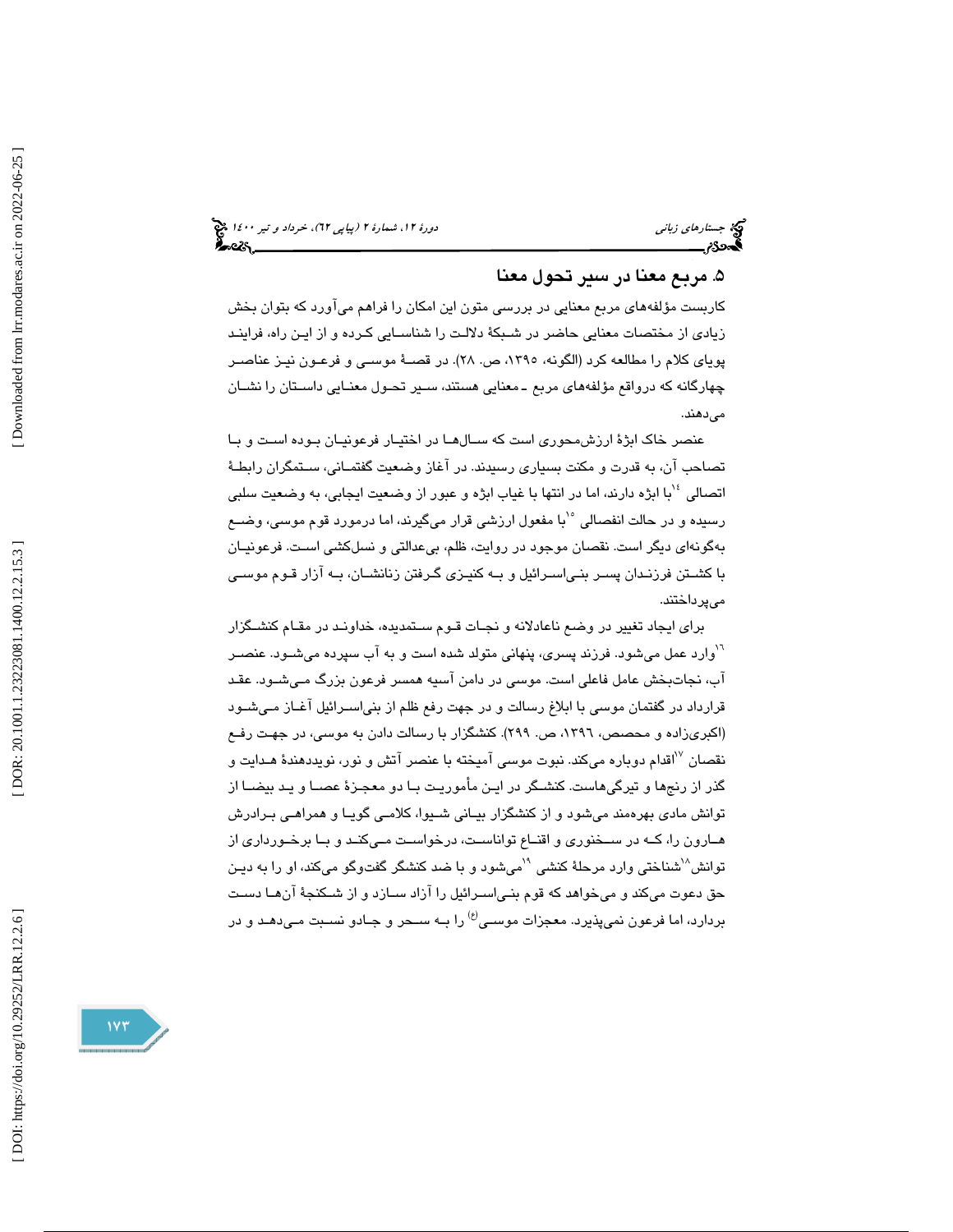خ*وانش معناشناسانهٔ کارکرد...*<br>مح**اکار این مناشناسان** در این محا

جلسهای کنشگر را با ساحران مصر روبهرو کرد.

در صـحنهٔ مبارزه و آزمون اصلی َ ٌ، کنشگر عصای خـود را انـداخت، عصــا بــه اژدهــایی تبديل شد و ريسمان و عصاهاي ساحران را كه بهشـكل مـار ديـده مـي شـدند، بلعيـد. سـپس موسي اژدها را گرفت و در دستانش دوباره به عصا تبديل شد. با ديدن اين صـحنه سـاحران ايمان آوردند، اما فرعون و دربانيان نه با ديدن معجزات موسي ايمان آوردنـد و نـه بـا مـژدة بهشت و نهيب دوزخ. پس از اين شكست بزرگ تصميم بـه كشـتن موسـي گرفتنـد. كنشـگزار وعدة راسـتين خـود را بـه قهرمـان داسـتان و همراهـانش محقـق سـاخت و پـاداش صـبر و ايمانشان را با عبور دادن آنها از رود نيل و نجـات از شـر فرعونيـان داد، امـا نيـل قربانگـاه زورگويان شد و آتش جهنم عقوبت اعمالشان شد. با توجه به نكتههـاي ذكـر شـده، مـي تـوان مراحل فرايند تحولي كلام را در شكل شمارة 2 نشان داد:

عقد قرارداد (آغاز رسالت) ــــــــهتوانش مادي و شناختي (معجزات و همراهيهارون) کنش (گفتوگو با فرعون) ــــــــهارزيابي``(پيروزی قهرمان)

> شكل 2: نمودار فرايند تحولي كلام **Figure 2:** Diagram of the evolutionary process of speech

# ۶. بازآفريني مفهومي عناصر چهارگانه در طرحوارهٔ مربع ــ معناشناسي

پس از بررسي ساختار روبنايي گفتمان و بيان سير تحول معنـايي روايـت، اكنـون بـا تحليـل معاني ضمني عناصر چهارگانه، به لايههاي زيـرين داسـتان مـي رسـيم و تـأثير ايـن عناصـر طبيعي را در ژرفساخت گفتمان، نشان ميدهيم.

زمين جاي ستم فرعونيان بود. فرعون دسـتور كشـتن فرزنـدان پسـري را داد كـه در آن سال متولد می شدند. مادر موسی<sup>(ع)</sup> فرزندش را در صندوقچهای بـه نیـل انـداخت. صـندوقچه سر از قصر فرعون درآورد. موسى<sup>(ع)</sup> بزرگ شـد و پـس از قتلـی کـه اتفـاق افتـاد، بـه مـدین گريخت. آنجا با دختر شعيب ازدواج كرد و پس از 10 سال، خواست با خـانواده اش بـه مصـر بازگردد و قومش را از يوغ فرعون نجات دهد. در كوه طور، نوري (عنصر آتش) ديد، بهسمت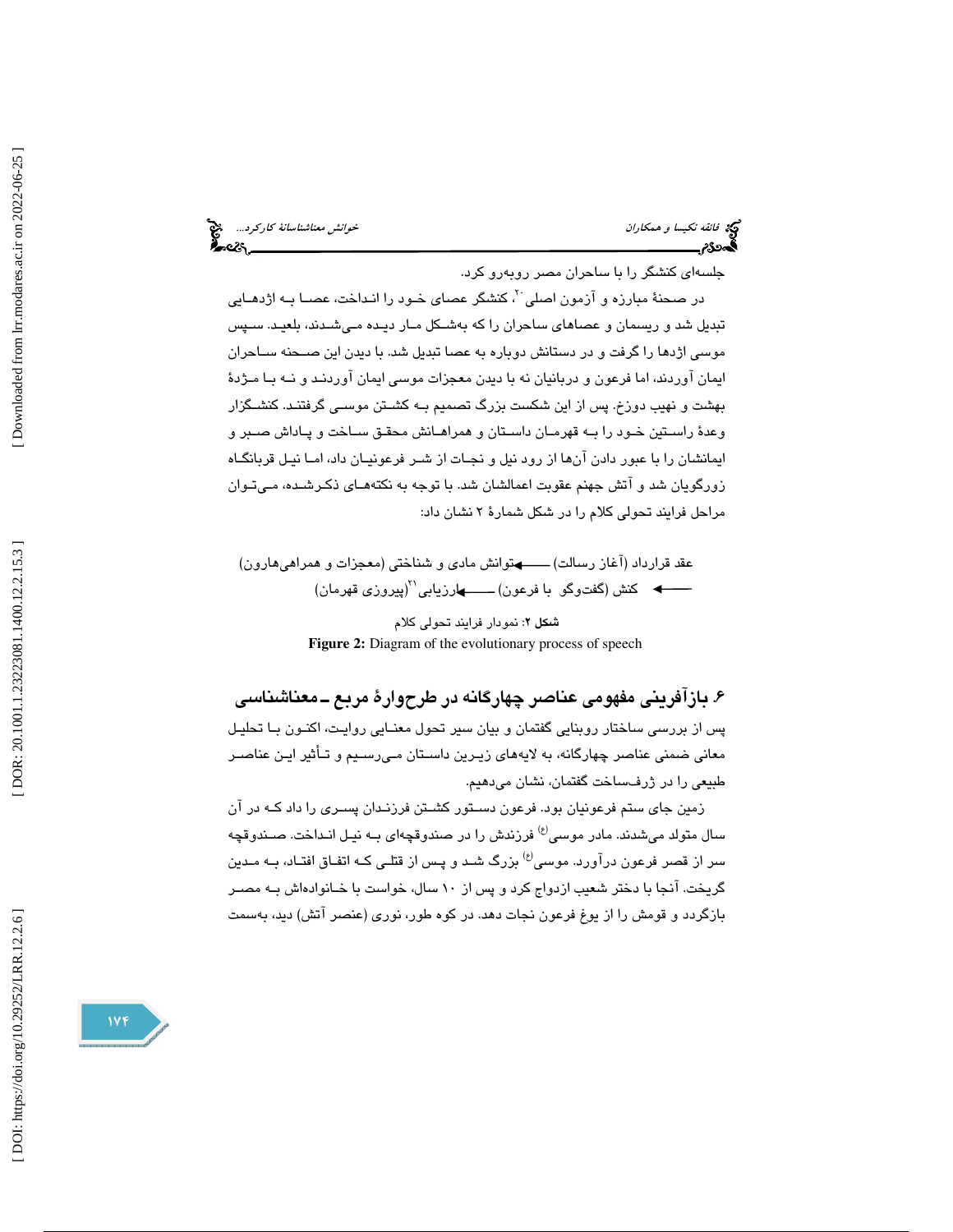جستارهاي زباني دور 1400 (بياپي 17)، خرداد و تير ١٤٠٠ ك

آن رفت و از جانب درخت (واژه ـ گروهه: آب، هوا، نور و خـاك) نـدايي (هـوا) شـنيد و بـا دو معجز ة عصا (واژه ـ گروهه : آب، هوا، نور و خاك) و يد بيضا (عنصر آتش) راهي مصـر شـد  $^{(t)}$  تا هدایتگر مردم باشـد. پـس از شكسـت ســاحران فشــارهای فرعـون بیشـتر شـد. موســی بنياسرائيل را بسيج مي كند تا شبانه با عبور از صحراي سينا به شام بروند. با شكافته شـدن نيل، بار ديگر آب ناجي موسى<sup>(ع)</sup> شد، اما براي فرعونيـان ايـنگونــه نبـود. فرعـون در زمـين، خدايي ميكرد و هر چه بيشتر مردم از او اطاعت ميكردند، بـاد كبـر و غـرورش نيـز بيشـتر مي شد. تا آنجا كه به وزير خود، هامان دستور داد با آجر (برافروختن آتش بر خـاك) بـرايش برج بلندي بسازند تا از آن بالا (آسمان، عنصر هوا) رفته و خـداي موسـي را نـابود كنـد ، امـا فرعون در برابـر معجـزات موســي<sup>(ع)</sup> شكسـت خـورد و ســرانجام در نيـل (آب) غـرق شــد و فرجامش (آتش) دوزخ شد. بنابراين، دو عنصر آب بهمنزلهٔ نــاجي موســي $^{(8)}$ و آتـش، آغــازگر رسالت موسی<sup>(ع)</sup> و نجات قومش، در محور حركت فرعون، كاركرد ديگری يافت. آب هستیگير فرعون شد و آتش ماية عذاب و كيفر اعمالش. حال ميتوان با استفاده از مربع ـ معناشناسـي، قصهٔ حضرت موسى<sup>(ع)</sup> و فرعون را بهطور كلي و فشرده بررسي كرد و سـير تحـول معنـايي داستان را در مربع معنا بازگو كرد.

شكل شمارة ٢ به طور خلاصه، تغيير وضـعيت اوليـة ضـد كنشـگر در حالـت اتصـالي بـا مفعول ارزشي، به وضعيت ثانويه و انفصالي او را نشان ميدهـد. ابتـداي داسـتان ديـديم كـه فرعون با در اختيار داشتن قدرت و ثروت، سركشي ميكند و باد غرور او را تا ادعاي خـدايي پیش میبرد، درواقع، با این اعمال نابجا، به قدرت و سروری خود«نه»میگوید و زمینهٔ سقوط خود را فراهم ميآورد و به هلاكت و عذاب جهنم دچار ميشود.

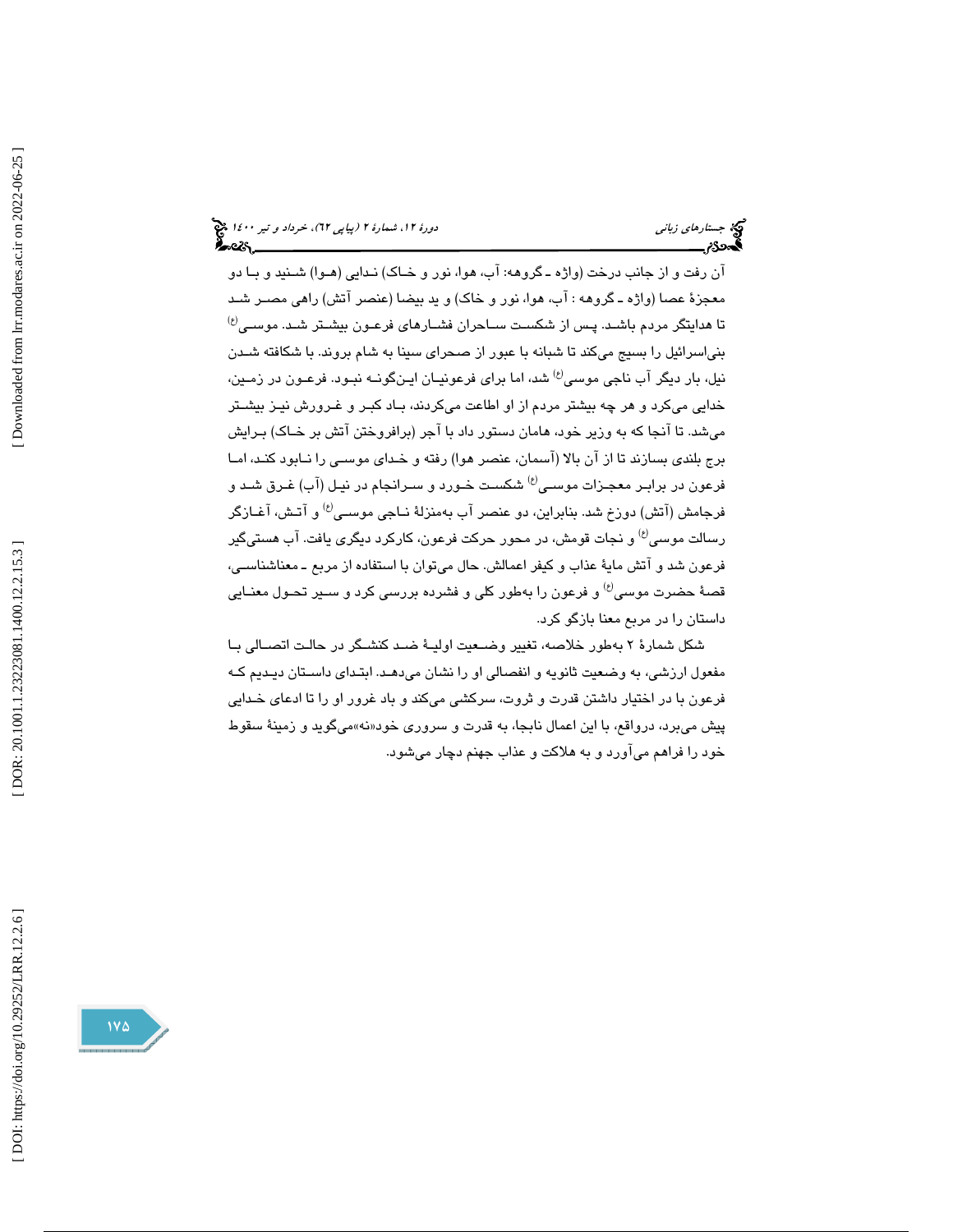



 براساس مربع ـ معناشناسي، خاك و آتش بر روي محوري كه ذكر شد و مقول ة متضادها قرار ميگيرند. ثروت و قدرت و نقض آن ارتباط تقابل تناقضي را تشكيل ميدهند. عنصـر آب و آتش، محور مكملها را ميسازند و شكلدهند ة ارتباط تقابل تكميلي ميشوند. مربع ديگـري را كه ميتوان بهمنزلة بازنمود فرايند تحولي ايـن داسـتان متصـور شـد، محـور حركـت نبـي خداست. دقت در زنجيرههاي تشكيلدهند ة گفتمان حضرت موسي بيانگر روند تحولي داستان است كه كنشگر قهرمان و يارانش را از وضعيت ستمديدگي، به وضعيت وارثان زمـين ، تغييـر میدهد و تصویرگر جریان سیال و پویای کلام است. حضرت موسی<sup>(ع)</sup> بهمنزلهٔ فاعل اصلی با رسیدن به نبوت و تبلیغ یکتاپرستی، درحقیقت، به ستم و استبداد نــه گفتــه و در جهـت نقـض<br>ظلم حرکت کرده و درنهایت، با عبور از رود نیل، وارثان زمین شده است.

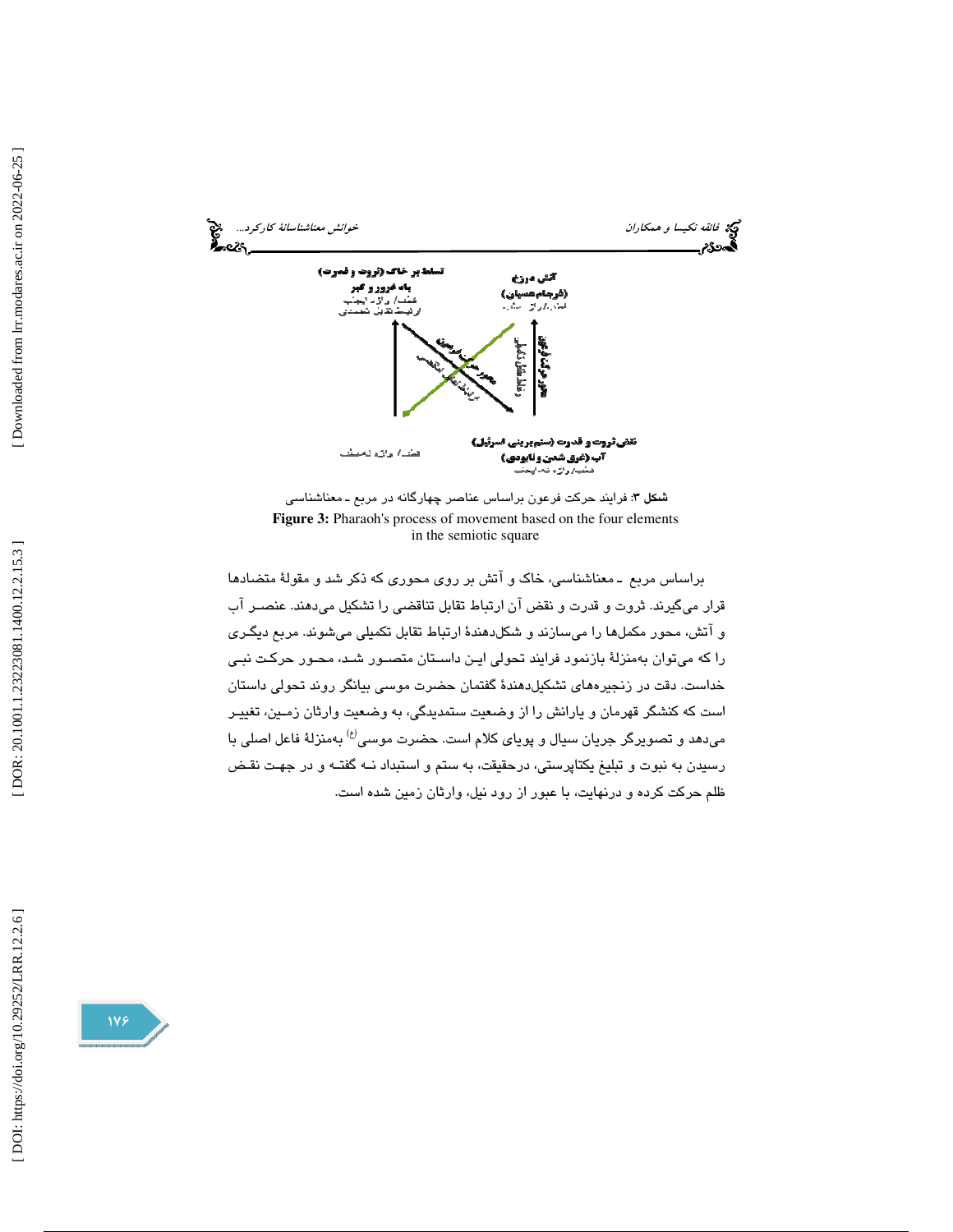

**Figure 4** : Moses's process of movement based on the four elements in the semiotic square

# . 7 نتيجه

كاركردهاي اعجازگونهٔ عناصر چهارگانــه در قصــهٔ موســی و فرعـون فـراوان اسـت. پـس از بررسي تضاد ميان عناصر دريافتيم صورتهـاي واحـد بـه كـار رفتـه در عناصـر چهارگانـه، مفاهيم و محتواهاي دوگانه را نشان ميدهند. از ايـن رو، عناصـر در دو قطـب مثبـت و منفـي سازماندهي ميشوند و تأمل در اين مفاهيم، سـبب رويـارويي دو جهـان متفـاوت مـي شـود. ابتداي نبوت موسي كه رستاخيز عقول بشر است، با عنصر حيـات بخـش آب آغـاز مـي شـود . دريافت اتفاق مثبت از عناصر طبيعي به خود انسان باز ميگردد. بنــابراين، درمــورد فرعــون، آب عنصر حياتبخشي تلقي نميشود. درخت در پيونـد عميـق بـا آب، مضـامين جـاودانگي و نوزايي را به ذهن تداعي ميكند. در داستان موسى<sup>(ع)</sup> و فرعون نور آتش نشــانهٔ تولـد دوبــارهٔ بنياسرائيل است و زبانههاي آن مجازات فرعونيان ميشود. بدين ترتيب، آتش بازتـاب ابعـاد دوگانة خير و شر ميشود.

با توجه به مفهوم كليدي داستان كه در آيات ابتدايي سورة قصص بيان شده است، بهنظر ميرسد بسامد عنصر خاك پررنگتر از بقية عناصر است. تصوير تقابلي دو جريـان مثبـت و منفي داستان نشان ميدهد، هر دو متناسـب بـا اعمالشـان در گسـترة مـادر گيتـي پـاداش يـا عقوبت ميشوند.

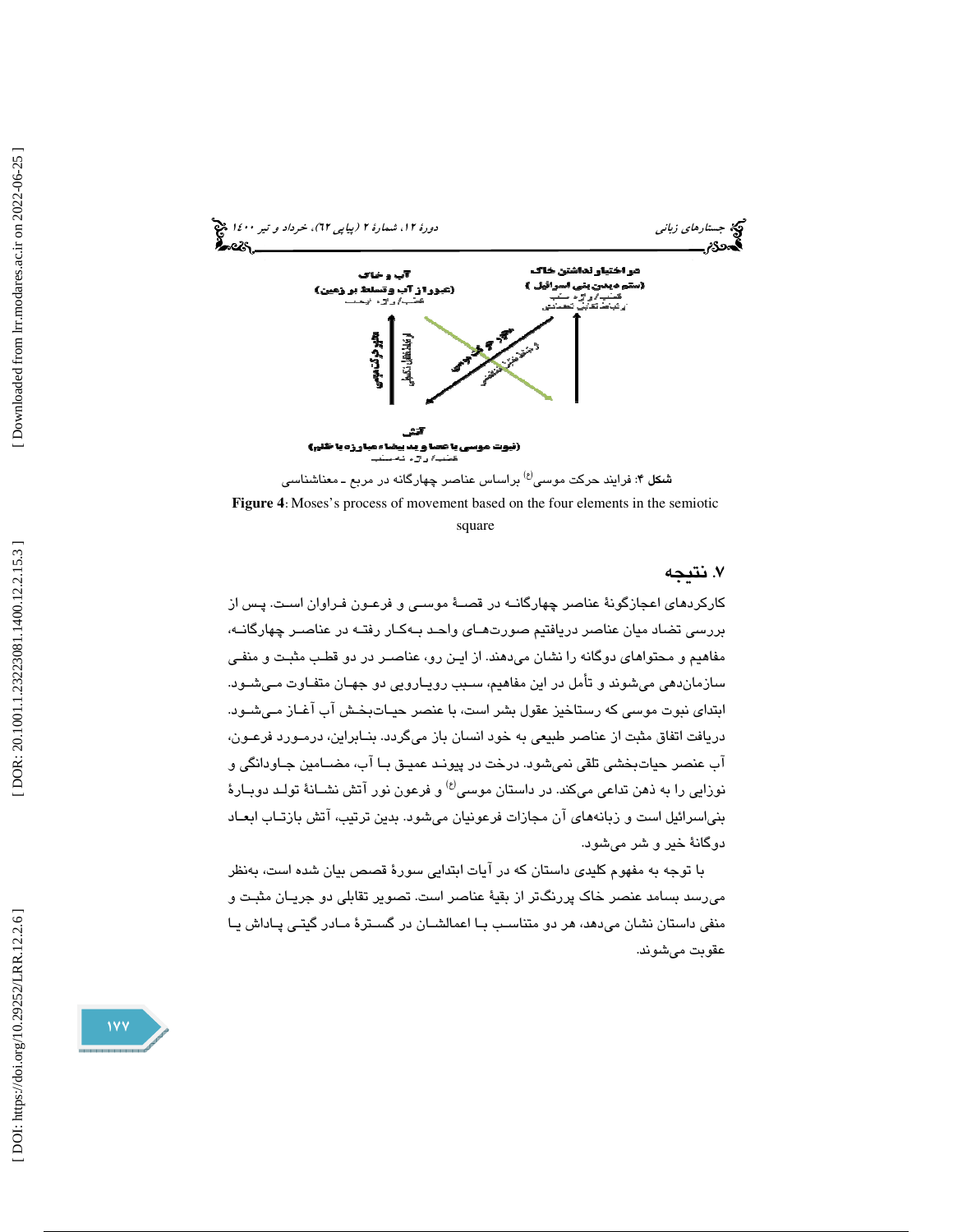محو*انش معناشناسانهٔ کارکرد...*<br>محمد استانستان میتانی بالای میتانی<br>محمد استان

 در محور معنايي رسالت و هدايت، با آميزش عناصـر چهارگانـ ة طبيعـي ، محـور ارتبـاطي تقابل تناقضي و حركت بهسمت محور مكملها، شكل ميگيرد. بنابراين، فرايند پوياي داسـتان، روايتگر تحولي است كه در ان كنشگر قهرمان و يارانش از وضعيت ستمديدگي، بــه وضــعيت وراثت زمين ميرسند، اما فرعون كه در آغاز داستان رابطة اتصالي با مفعول ارزشي داشـته، در انتها با غياب آن و عبور از وضعيت ايجابي، به وضعيت سـلبي رسـيده اسـت و در حالـت انفصالي با مفعول ارزشي قرار ميگيرد.

 $^{(t)}$ با استفاده از مربع ـ معناشناسی و عناصر چهارگانهٔ باشلار در تحلیـل داسـتان موســی دريافتيم كه اين عناصر در پيشبرد موقعيتهاي اتصال و انفصال گفتماني داستان كمكرسان بوده است. به اين صورت كه دلالتهاي صوري آنها مدلولهاي ضمني موجـود در قصـه را تعميق بخشيدهاند. درنتيجه، رسانش سير تحول معنايي به مخاطب نيز موفقتر بوده است.

 درپايان، بايد گفت هوشمندي زباني خاصي در گزينش الفاظ قرآني از سوي گفتهپرداز لحاظ شده كه القاكنندهٔ تصاوير ملموسى براى جامعهٔ مخاطب است. فرو رفتن فرعون و يارانش در آب تصويري شناختهشده براي مخاطب مصري است، زيرا در باور او آب پاياندهنده و نابودگر اين جهان است. بنابراين ، نبايد از پربار بودن الفاظ در داستان حضرت موسي و همجواري تركيبهاي زباني در خلق تصاوير هيجانانگيز و مفهومي غافل شد. همزمان كه آب، عنصر رهايي است، ميتواند پايا نبخش زندگي باشد. درحقيقت ، نقض موجود در طبيعت به دستور زبان و گفتمان داستان حضرت موسى<sup>(ع)</sup> زيبايي دوچنداني افزوده است، زيرا زيبايي در همجواري تضادهاست.

# . پينوشتها 8

- 1. Semiotic square
- 2. Narrativity
- 3. Primary image
- 4. Lessius
- 5. Structure semantic
- 6. Figurative
- 7. Thematic
- 8. Surface structure
- 9. Deep structure

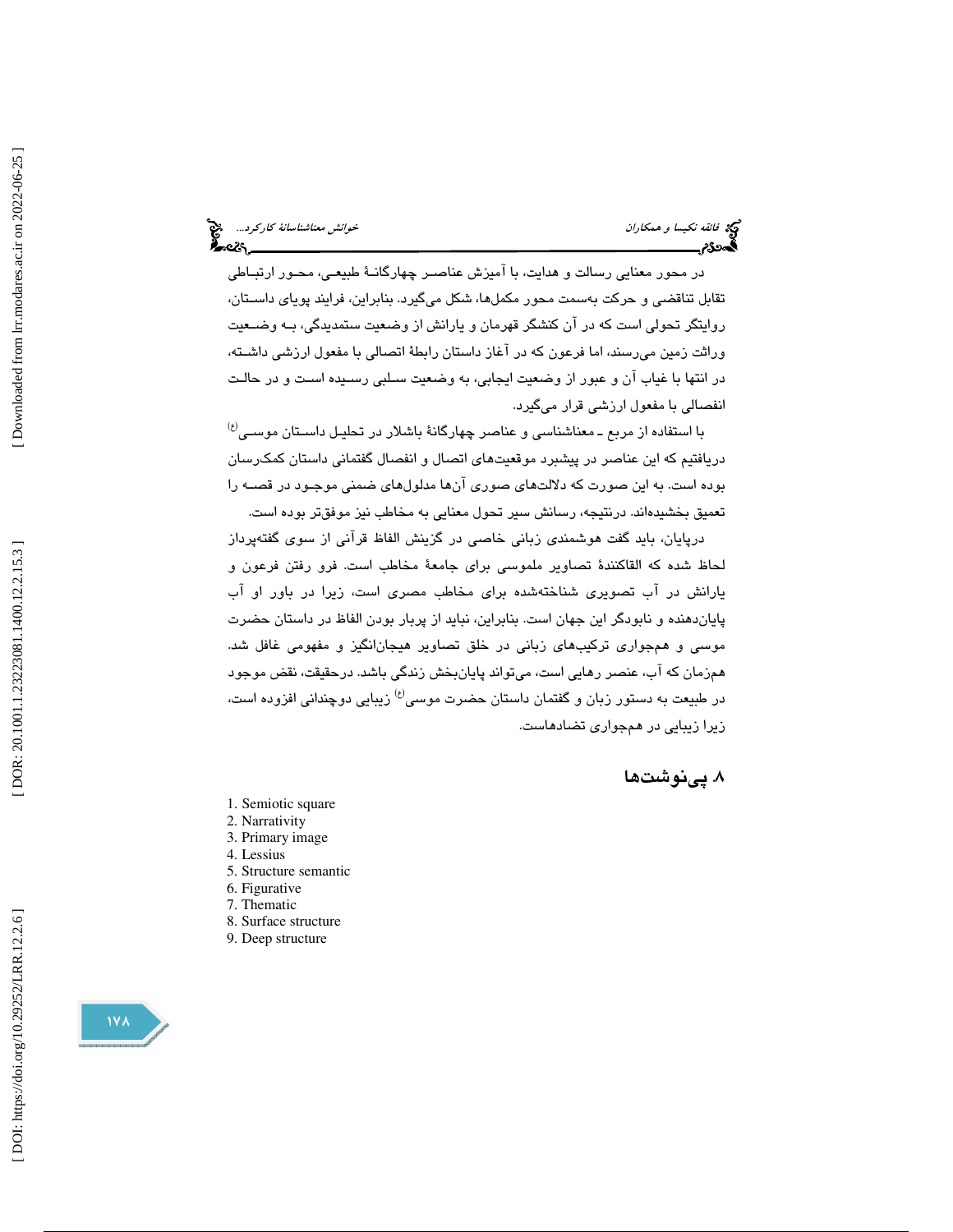جستارهاي زباني دور 1400 (بياپي 17)، خرداد و تير ١٤٠٠ ك

۱۰. نام مبارک حضرت موسى<sup>(ع)</sup> ۱۳۲ بار در کلامالله مجید بهکار رفته است. موسى لفظ عبرى اسـت بـه معني از آب گرفتهشـده. ظـاهراً بـه آن دليـل اسـت كـه مـأموران فرعـون او را در بچگـي از آب گرفتنـد (قرشي بنابي، بي تا، ج. ٦/ ص. ٢٠٤).

- 11. Assertion
- 12. Negative
- ۱۳. در ترسيم جدول و بيان برخي توضيحات از مقاله «توان تحليلي مربع ــ نشانهشناختي در خوانش شعر» الگوبرداري شده است.
- 14. Conjunctive
- 15. Disjunctive
- 16. Sender
- 17. Elimination of lack
- 18. Competence 19. Performance
- 20. Decisive test
- 21. Assessment

- منابع 9 .
- القرآن الكريم •
- اباذری، ی.، فرهادپور، م.، و وهاب، و. (۱۳۷۳)*. ادیان جهان باستان*. تهران: مؤسسهٔ مطالعات و تحقيقات فرهنگي و پژوهشكده.
- ابن عربی، م. ع. (٤٢٢ق). *تفسیر ابن عربی.* رباب سمیر مصطفی. بیروت: دار إحیاء التراث العربي.
	- اسماعیلپور، ا. (۱۳۷۷). *اسطورهٔ بیان نمادین.* تهران: سروش.
- افتخار، ز. ، آقا حسيني، ح. ، و آلگونه جونقاني، م. ( 1398). تحليل زبان تجريدي روزبهان با الگوي مربع ـ نشانهشناسي. جستارهاي زباني، <sup>10</sup> 1( )، 223 ـ 249 .
- اكبريزاده، ف،. و محصص، م. (1396). نشانه ـ معناشناسي گفتمان تبليغي موسي (ع) . جستارهای زبانی، ۸ (٥)، ۲۹۳ - ۳۱۸.
- اناري بزچلوئي، ا،. و شيخحسيني، ز. ( 1394). متناسبسازي نظرية مربع ـ معناشناسي در قرآن كريم. *پژوهشهای زبان شناختی قرآن، ٤ (*٢)، ١٢١ - ١٣٦.
- ايرانزاده، ن،. و عرش اكمل، ش. ( 1397). پديدارشناسي تصوير آتش در اشعار اخوان ثالث با تكيه بر آراي گاستون باشلار. *مطالعات زباني و بلاغي، ۹ (۱۸)، ۳*۵۱ - ۳۷٦.

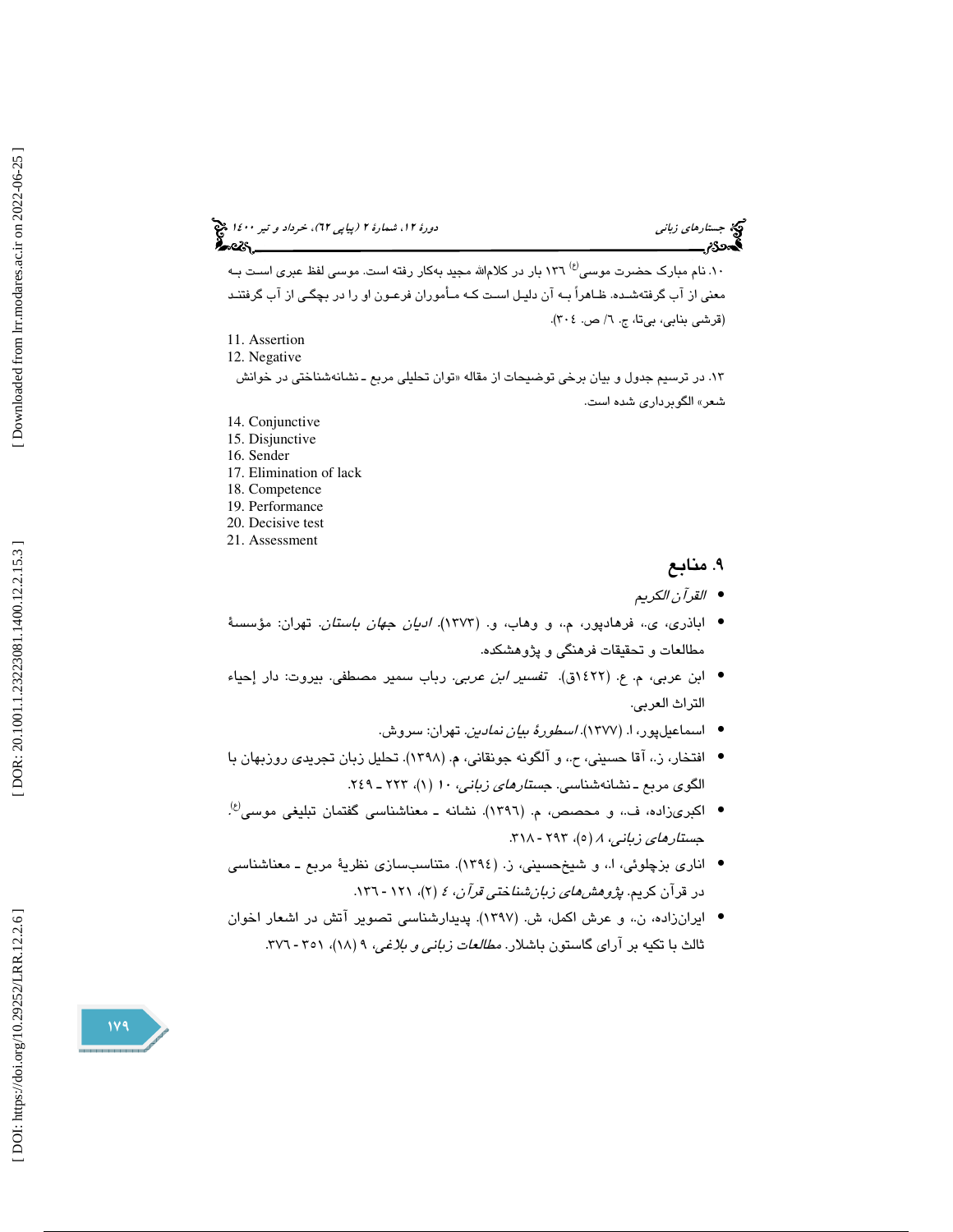- آلوسي، م. ع. (1415ق). روحالمعاني في تفسيرالقرآن العظيم و السبعالمثاني. بيروت: دارالكتب العلمية .
- باشلار، غ. (٢٠٠٧). *الماء والأحلام دراسة عن الخيال والمادة.* على نجيب إبراهيم. بيروت: المنظمة العربية للترجمة .
	- باشلار، گ. (۱۹٤۹). *روانکاوی آتش*. ترجمهٔ جلال ستاری، ج. (۱۳۷۸). تهران: توس.
- بلخاري قهي، (ح. 1396). تمايز ميان نور و نار در قرآن و عرفان اسلامي و تأثير آن بر مفهوم و كاربرد رنگ در نگارگري اسلامي ـ ايراني. پژوهشنامهٔ عرفان، ۹ (۱۷)، ۸۷ - $\Lambda \cdot \mathfrak{o}$
- ثواب، ف،. و محمودي، م. ع. (1394). عبور از مربع معنايي گريماس و صعود با نردبان معنايي. *نقد ادبي، ٨ (٣*١)، ٤١ - ٦٣.
- جواري، م.، دفترچي، ن.، و شهناز خضرلو، ع. (١٣٩١). تحليل شعر ققنوس نيما يوشيج با نگرش انديشههای گاستون باشلار. *بهارستان سخن.*
- داودی مقدم، ف.، شعیری، ح.، و قطبی، ث. (١٣٩٦). نقش پادگفتمانها در تحلیل گفتمانی سورهٔ کهف (واکاوی داستانهای یاران غار و خضر و موس*ی). پژوهشهای زبانشنا*خت*ی* ق*دآن*، 7 (۱)، ۱ ـ ۱.۱.
	- زيتوني، ل. (2002). معجم مصطلحات نقد الرواية. بيروت: لبنان ناشرون.
		- شعیری، ح. ر. (۱۳۸۱). *مبانی معناشناسی نوین*. تهران: سمت.
	- شعيري، ح. م. ( 1395 ). نشانه ـ معناشناسي ادبيات. تهران: دانشگاه تربيت مدرس. •
- طاهرينيا، ع. ب،. و قمري، ب. (1396). نشانهشناسي واژة نار (آتش) در قرآن. مطالعات ادبي متون اسلامي، ٢ (١)، ٩ - ٣٤.
- عباسي، ع. (١٣٨٩). تحليل گفتماني شازده كوچولو. *زبان و ادبيات تطبيقي، ١ (١*)، ٦٥ ٨٤.
- عباسي، ع. (1394). كاركرد روايي (مربع معنايي) در تابلوهاي نماز، مجنون، ميثاق خون و حضرت علياكبر اثر خشايار قاضيزاده. دين و ارتباطات، <sup>22</sup> 1( )، 123 ـ 144 .
- عباسي، ع،. و يارمند، ه. (1390). عبور از مربع معنايي به مربع تنشي: بررسي نشانه ـ معناشناختي ماهي سياه كوچولو. *زبان و ادبيات تطبيقي، ٢ (٣)، ١٤٧*٠-١٧٢.

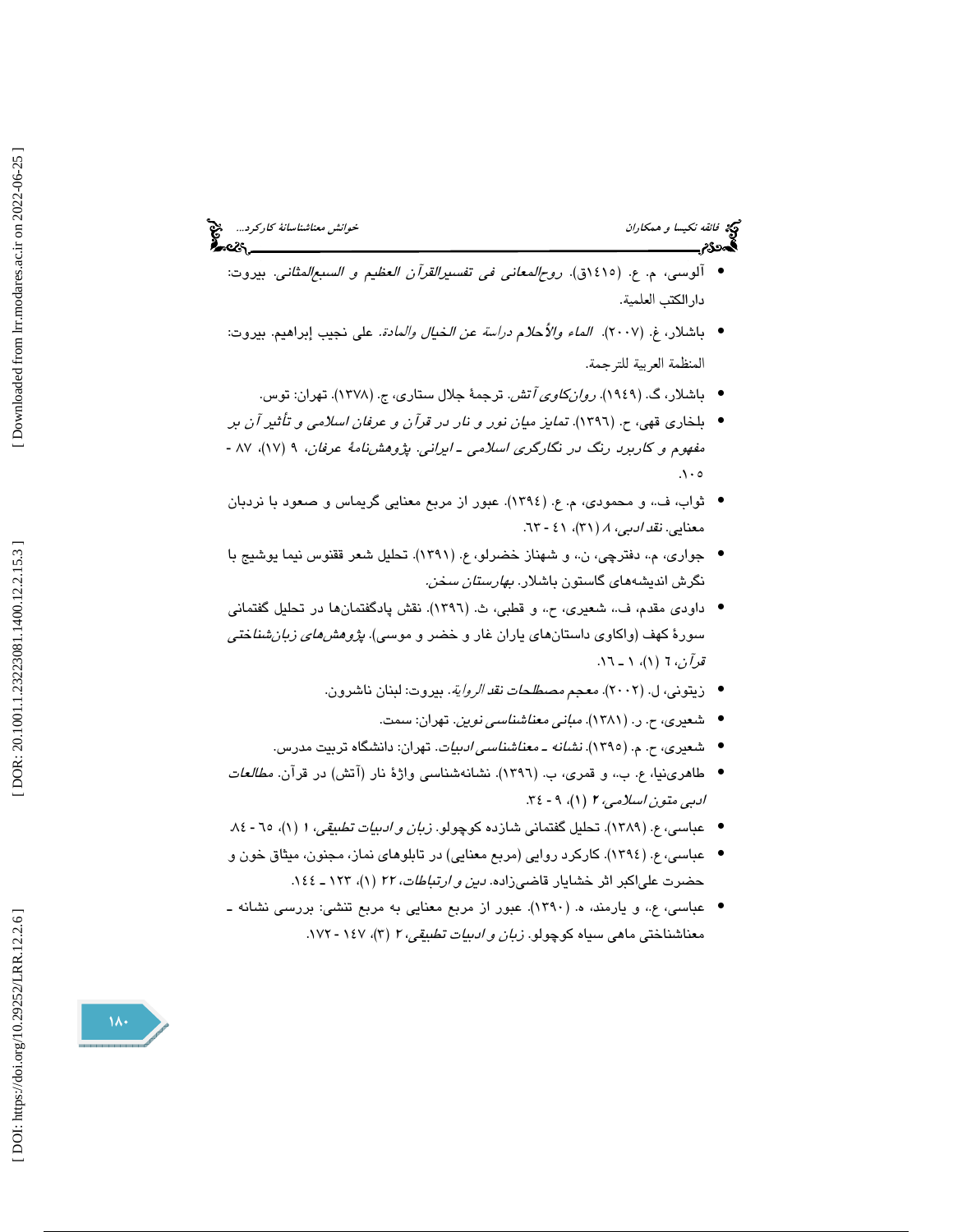# جستارهاي زباني دور 1400 (بياپي 17)، خرداد و تير ١٤٠٠ ك

- فلاح، ا،. و شفيعپور، س. (1398). تحليل روايت موسي و سامري بر پاية نشانه ـ (ع) معناشناسی گفتمانی. *جستارهای زبانی، ۱۰* (۱)، ۲۰ - ۵۰.
	- فلاحتی موحد، م. (۱۳۸۲). تقدس آتش در ادیان. *اطلاع رسانی اخبار ادیان،* 1 (٦).
		- قرشي بنايي، ع. ا. (بيتا). ق*اموس قرآن*. تهران: دارالكتب الاسلامية.
- كورتز، ژ. (2007). مدخل إلي السيميائية السردية والخطابية. جمال حضري. الجزائر: منشورات الإختلاف.
- گنابادی، س. م. (١٤٠٨). ت*فسير بيان السعادة في مقامات العبادة*. بيروت: الاعلمي للمطبوعات .
- الگونه جونقاني، م. (1395). توان تحليلي مربع ـ نشانهشناختي در خوانش شعر. نقد ادبي،  $.01 - Y1$  (۳۳) 9
	- معین، م. ب. (١٣٨٥). *نشانهشناسي و تبليغات. فرهنگستان هنر،* (١)، ٩٢ ـ ١٠٣
- مكارم شيرازي، ن.، آشتياني، م. ر.، امامي، م. ج.، حسني، ع. ب.، شجاعي، ح.، عبداللهي، م.، قرائتى، م،. محمدى اشتهاردى، م. م،. و طباطبايىنژاد، ن. ( ا. 1371 ). تفسير نمونه. تهران: دارالكتبالاسلامية.
- نصيري، ر. ا،. و اميري، م. (1397). تحليل نشانهشناختي الگوي تنش در داستان بعثت موسى<sup>(ع)</sup>. *جستارهای زبانی، ۹ (٤)، ۳۳ - ٥٩.*
- نيكدار اصل، م. ح. ( 1395). كاركردهاي هنري عناصر چهارگانه در قصايد خاقاني. ک*اوشنامه، ۱۷ (*۳۲)، ۱۰۳ - ۱۳۸.

### **References:**

- *The Holy Quran*
- Abazari, Y., Farhadpour, M., & Wahab, V. (1994). *Religions of the ancient world.* Tehran: Institute of Cultural Studies and Research Institute. [In Persian].
- Abbasi, A. (2010). The discourse analysis of Little Prince. *Comparative Language and Literature, 1* (1), 65-84. [In Persian].

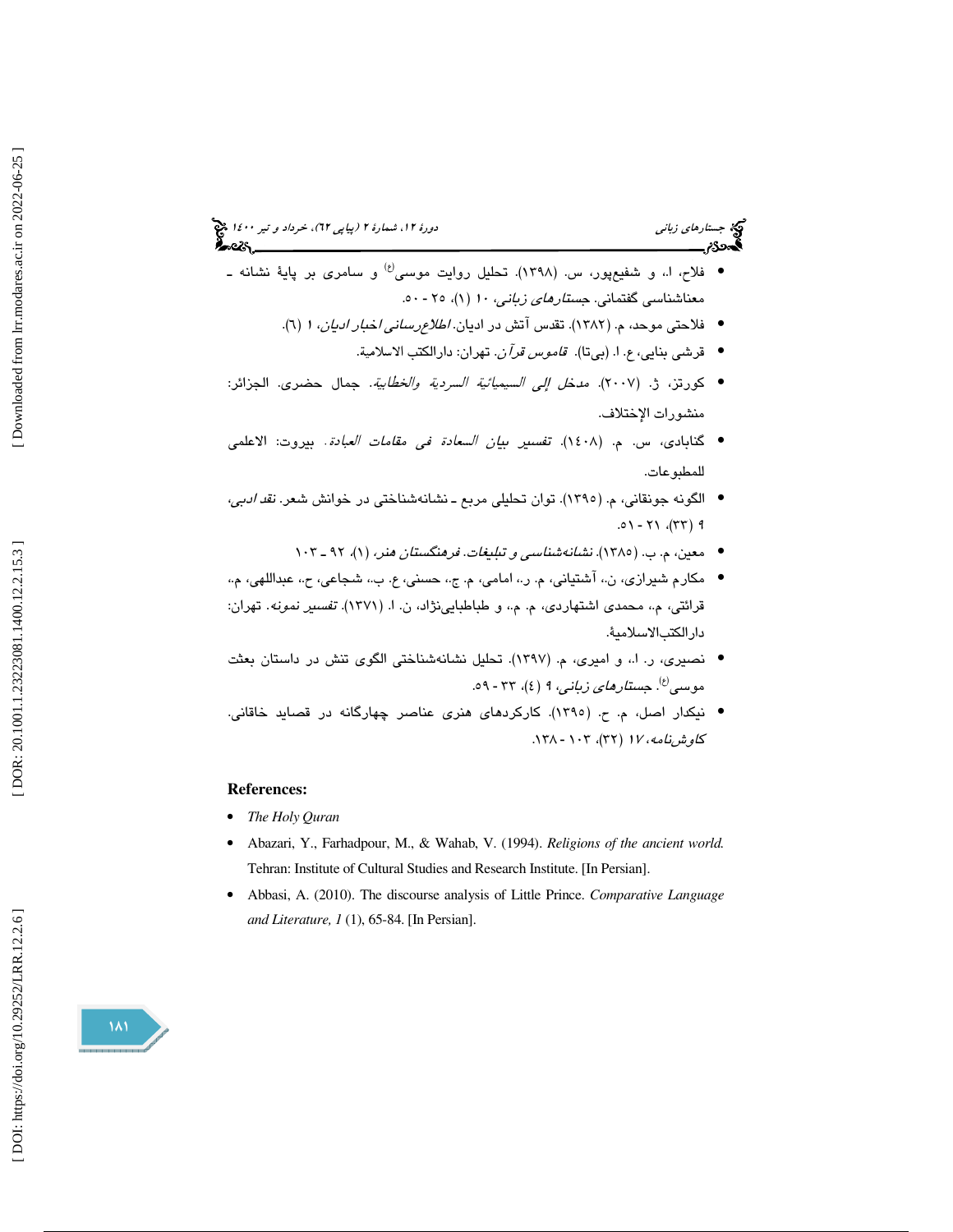خوانش معناشناسانهٔ كاركرد... ಹಿಂದಿ



- Abbasi, A. (2015). Narrative function (semantic square) in paintings of Namaz, Majnun, Misagh-e Khun and Hazrat Ali Akbar by Khashayar Ghazizadeh. *Religion and Communication, 22* (1), 123 - 144. [In Persian].
- Abbasi, A., & Yarmand, H. (1390). The passage from the semiotic square to the tensive square: A semiotic study of the little black fish. *Comparative Language and Literature, 2* (3), 147 - 172. [In Persian].
- Akbarizadeh, F., & Mohasses, M. (2017). Semiotic analysis of the propaganda discourse of Moses (AS). *Language Related Research, 8* (5), 293 - 318. [In Persian].
- Alguneh Junqani, M. (2016). The application of semiotic square analytical to reading poetry. *Literary Criticism, 9* (33), 21 - 51. [In Persian].
- Alusi, M.A. (1415 AH). *The spirit of meanings in the interpretation of the holy Qur'an and the seven proverbs*. Beirut: Dar al-Kitab al-Alamiya. [In Arabic].
- Anari Bezchloui, A., & Sheikh Hosseini, Z. (2015). Adaptation of semiotic square theory in the Holy Quran. *Linguistic Research of the Qur'an, 4* (2), 121-136. [In Persian].
- Bachelard, G. (1949). *Fire psychoanalysis*. Translated by Jalal Sattari (1378). Tehran: Toos. [In Persian].
- Bachelard, G. (1971). *On poetic Imagination and Reverie*. Colette Gavdin. New York: Bobbs \_ Merri.
- Bachelard, G. (1999). *Water and dreams: An essay on the imagination of matter*. Edith R. Farrell. Dallas
- Bashlar, Gh. (2007). *Water and dreams as lesson from imagination and materialism*. Ali Najib Ibrahim. Beirut: Al-Manzemat al-Arabia Le Trajomeh. [In Arabic].
- Bolkhari Ghahi, H. (2017). Distinction between light and pomegranate in Quran and Islamic mysticism and its effect on the concept and application of color in Islamic-Iranian painting. *Mysticism*, *9* (17), 87 - 105. [In Persian].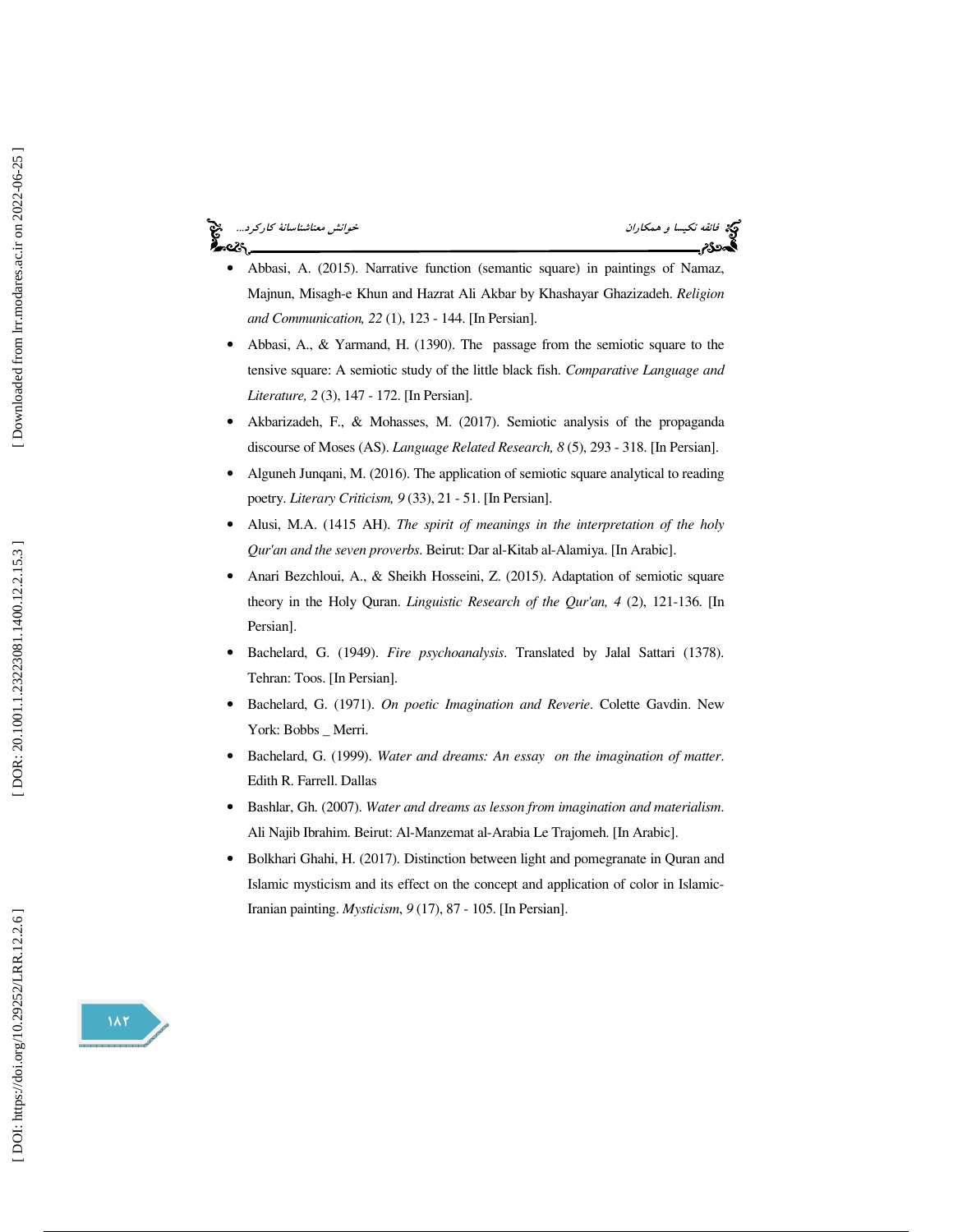جستارهاي زباني دور 1400 (بياپي 17)، خرداد و تير ١٤٠٠ ك

- Davoodi Moghadam, F., Shairi, H., & Qutbi, S. (2017). The role of counterdiscourses in Surah Al-Kahf (analysis of the stories of the Companions of the Cave, Khidr, and Moses). *Linguistic Research of the Qur'an* , *6* (1), 1-16. [In Persian].
- Falahati Movahed, M. (2003). The sanctity of fire in religions. *Religion News Monthly*, 1 (6). [In Persian].
- Fallah, A., & Shafi'pour, S. (2019). Analysis of the narration of Moses (AS) and Samaritan based on semiotics of discourse. *Language Related Research,*10 (1), 25 – 50. [In Persian].
- Gonabadi, S. M. (1408 AH). *Interpretation of the expression of happiness in the state of worship*. Beirut: Al-alami al-Matbuat. [In Arabic].
- Ibn Arabi, M. A. (1422 AH). *Tafsir-e Ibn Arabi*. Rabab Samir Mustafa. Dar al-Ehyay-e Toras-e Arabi.[In Arabic].
- Iftikhar, Z., Aqa Hosseini, H., & Alguneh Junghani, M. (2019). Analysis of Rouzbahan abstract language with semiotic square model. *Language Related Research, 10* (1), 223-249. [In Persian].
- Iranzadeh, N., & Arsh Akmal, Sh. (2018). Phenomenology of the fire image in the poems of Akhavan Sales based on the views of Gaston Bachelard. *Linguistic and Rhetorical Studies*, *9* (18), 351 - 376. [In Persian].
- Ismailpour, A. (1998). *The Myth of Symbolic Expression*. Tehran: Soroush. [In Persian].
- Javari, M., Daftarchi, N., & Shahnaz Khezrlou, A. (2012). *The analysis of Nima Yoshij's poems with a view of Gaston Bachelard's ideas*. Baharestan Sokhan. [In Persian].
- Kurtz, J. (2007). *Introduction to narrative discourse and semiotics*. Jamal Hazri. Algeria: Manshurat-e al-Ekhtelaf [In Arabic].
- Makarem Shirazi, N., Ashtiani, M.R., Emami, M.J., Hassani, A.B., Shojaei, H., Abdullahi, M., Qaraati, M., Mohammadi Eshtehardi, M.M., & Tabatabai-Nejad, N.A. (1992). *Tafsir Nemuneh*. Tehran: Islamic Library. [In Persian].